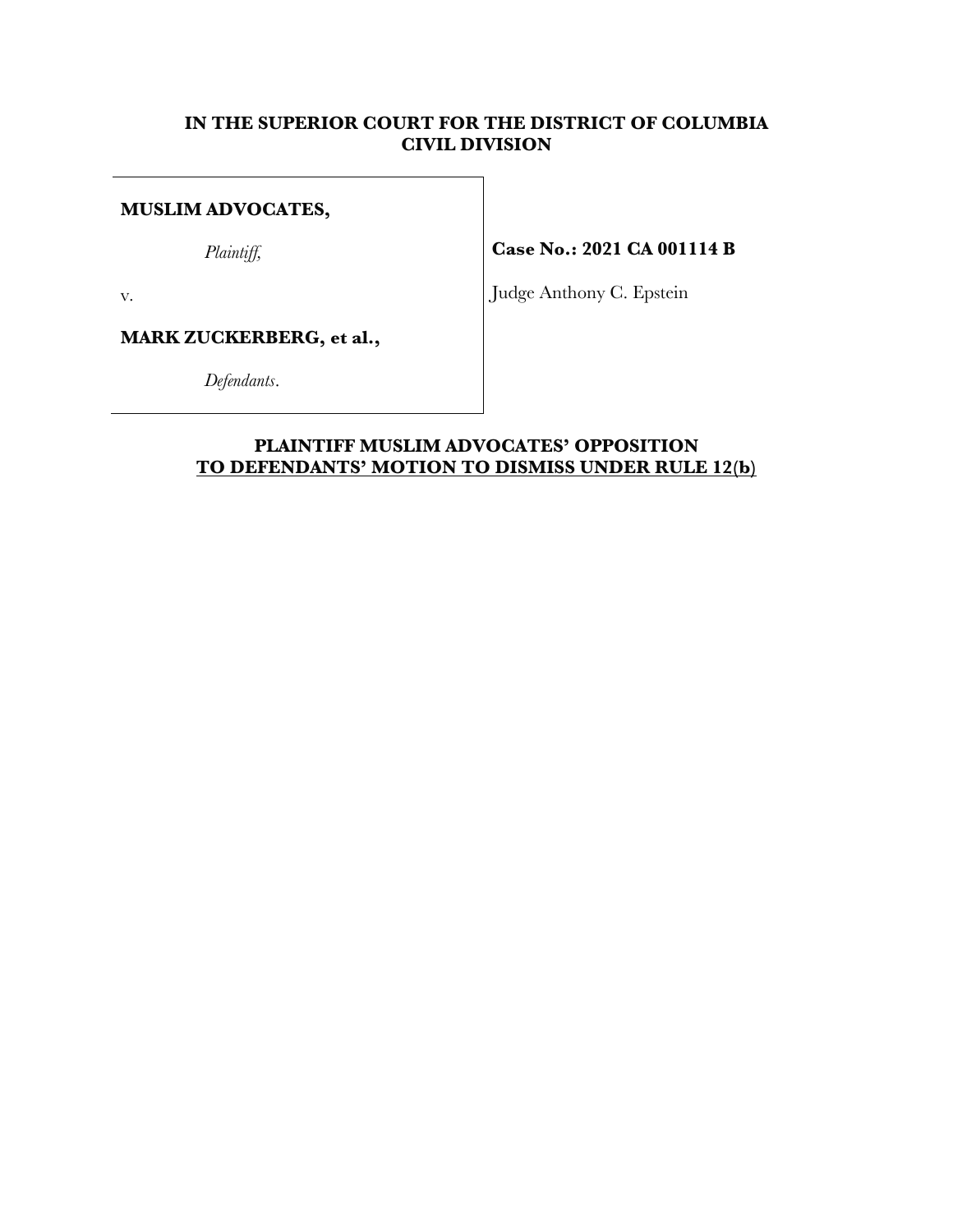|  | <b>TABLE OF CONTENTS</b> |
|--|--------------------------|
|--|--------------------------|

| I.   |                                                                         |                                                                                                                                 |
|------|-------------------------------------------------------------------------|---------------------------------------------------------------------------------------------------------------------------------|
|      | A.                                                                      | Muslim Advocates has standing to sue under the CPPA, because                                                                    |
|      | <b>B.</b>                                                               | Because Muslim Advocates has Article III standing, it also has<br>standing to pursue its CPPA claim as a nonprofit organization |
| Π.   |                                                                         | Muslim Advocates sufficiently alleges a claim under the CPPA12                                                                  |
|      | A.                                                                      |                                                                                                                                 |
|      | <b>B.</b>                                                               | The CPPA does not require claims to arise out of a consumer                                                                     |
|      | $C$ .                                                                   | The CPPA applies to businesses that don't charge money for                                                                      |
|      | D.                                                                      | The individual defendants are liable under the CPPA18                                                                           |
| III. |                                                                         | Plaintiff sufficiently pled fraud and negligent misrepresentation claims21                                                      |
| IV.  | The defendants lack section 230 immunity for the false, oral statements |                                                                                                                                 |
|      |                                                                         |                                                                                                                                 |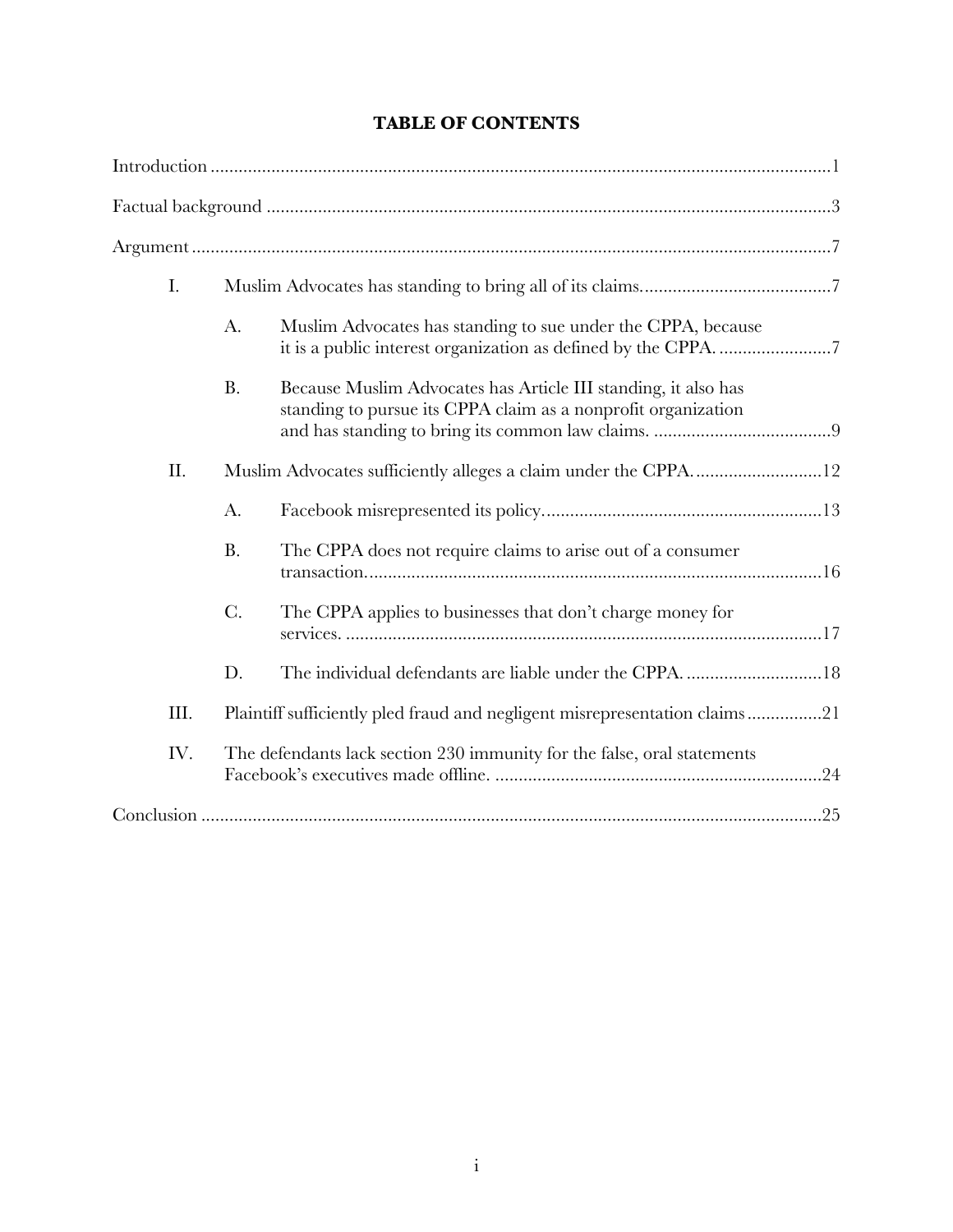## **INTRODUCTION**

This case seeks to hold Facebook and its executives accountable for making false and misleading statements in the District of Columbia about what steps Facebook takes to make its social media platform safer for users. In public testimony to Congress and in private communications to Muslim Advocates, Facebook's leaders repeatedly stated that Facebook removes hate speech, calls to arms, and similar harmful content that violates the company's professed standards *when it learns of such content*. Because those statements were false and deceptive, Muslim Advocates filed this lawsuit, asserting claims of consumer fraud under the D.C. Consumer Protection Procedures Act (CPPA) and common-law fraud and negligent misrepresentation.

In the wake of the Cambridge Analytica scandal and intense pressure from Congress and civil rights groups, Facebook's leaders hatched a plan to avoid further regulation, stop consumers from dumping Facebook, and mitigate civil rights leaders' escalating demands. Starting with Facebook's CEO Mark Zuckerberg's April 2018 testimony in the House and Senate, Facebook's leaders began touting a false claim: that when Facebook learns of harmful content that violates its own community standards—like hate speech and dangerous groups—Facebook removes it. Time after time, Zuckerberg, Facebook's Chief Operating Officer Sheryl Sandberg, and other company leaders went to Capitol Hill to repeat this falsehood to Congress and Facebook's consumers. And those leaders made the same misrepresentations in meetings and emails with Muslim Advocates and other civil rights groups. But Facebook's leaders knew that the statements were false. As Muslim Advocates demonstrates in the complaint, Facebook had a practice of routinely refusing to remove content that clearly violated its community standards *after Facebook learned of it*.

In one sense, the issues here are familiar—like many other consumer-protection cases, this case involves corporate executives who have made false claims about the safety of their products (or, more specifically, the steps they've taken to make their products safer) in an effort to boost sales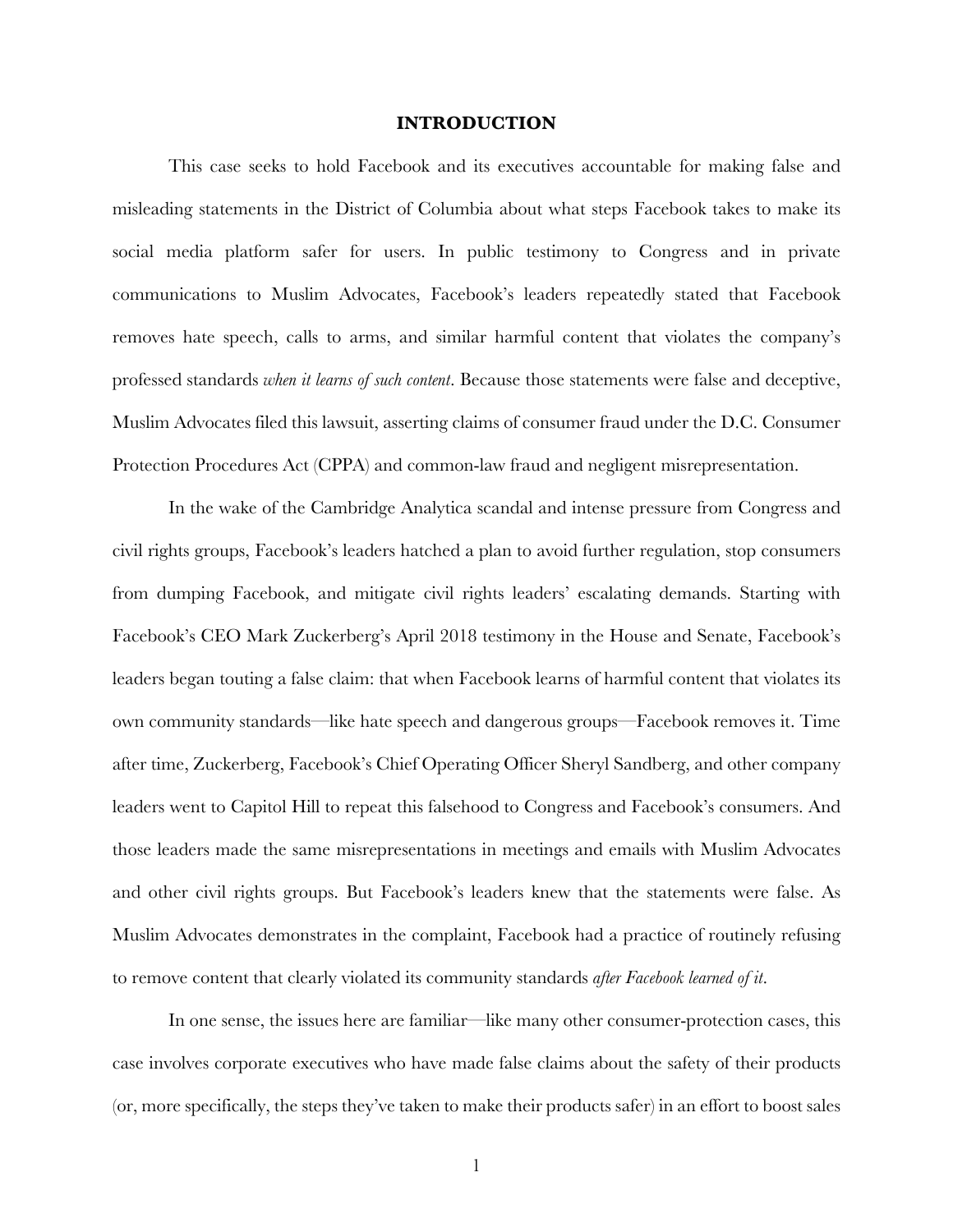and prevent a loss of customers. But there is also something extraordinary about this case: In moving to dismiss, Facebook and its executives claim that they are above the law in novel ways.

First, they claim, without citing any precedent or authority, that because Facebook does not charge users money for its service, Facebook is exempt from the CPPA's consumer protections. But this is wrong. The CPPA covers any sale, lease, or transfer of a good or service. Facebook plainly transfers its services to its users by allowing them to use their apps and sites. But Facebook also sells its services—because a sale does not require an exchange of money, it just requires one to give up property for something of value, and users give up their data in exchange for Facebook's services. Facebook's argument would also have far-reaching consequences. Since D.C.'s consumer protection law is one of the strongest in the nation, Facebook and other tech giants that don't charge money for their services would be exempt from virtually all other consumer protection laws.

Second, Facebook wrongly claims that Section 230 gives Facebook and its executives absolute immunity from civil liability for their executives' own false oral testimony and statements. But Section 230 immunity only applies to the content of third parties that Facebook publishes *online*, not oral statements made in real life. And Section 230 only applies to the statements of third parties online, not the misrepresentations created and spoken by an online platform or its executives. Adopting Facebook's view of Section 230 would create a special privilege for socialmedia executives who make false statements about their businesses, exempting them from a century's worth of laws designed to protect consumers and investors from deception.

Facebook makes additional arguments that fare no better. The company challenges Muslim Advocates' standing, but it does so by failing to note that Article III's requirements do not apply to Muslim Advocates' CPPA claim and by asking the court to disregard allegations underlying its common-law claims. Next, to argue that there is no actionable statement of fact, it mischaracterizes Muslim Advocates' complaint as premised on a broad promise to remove *all*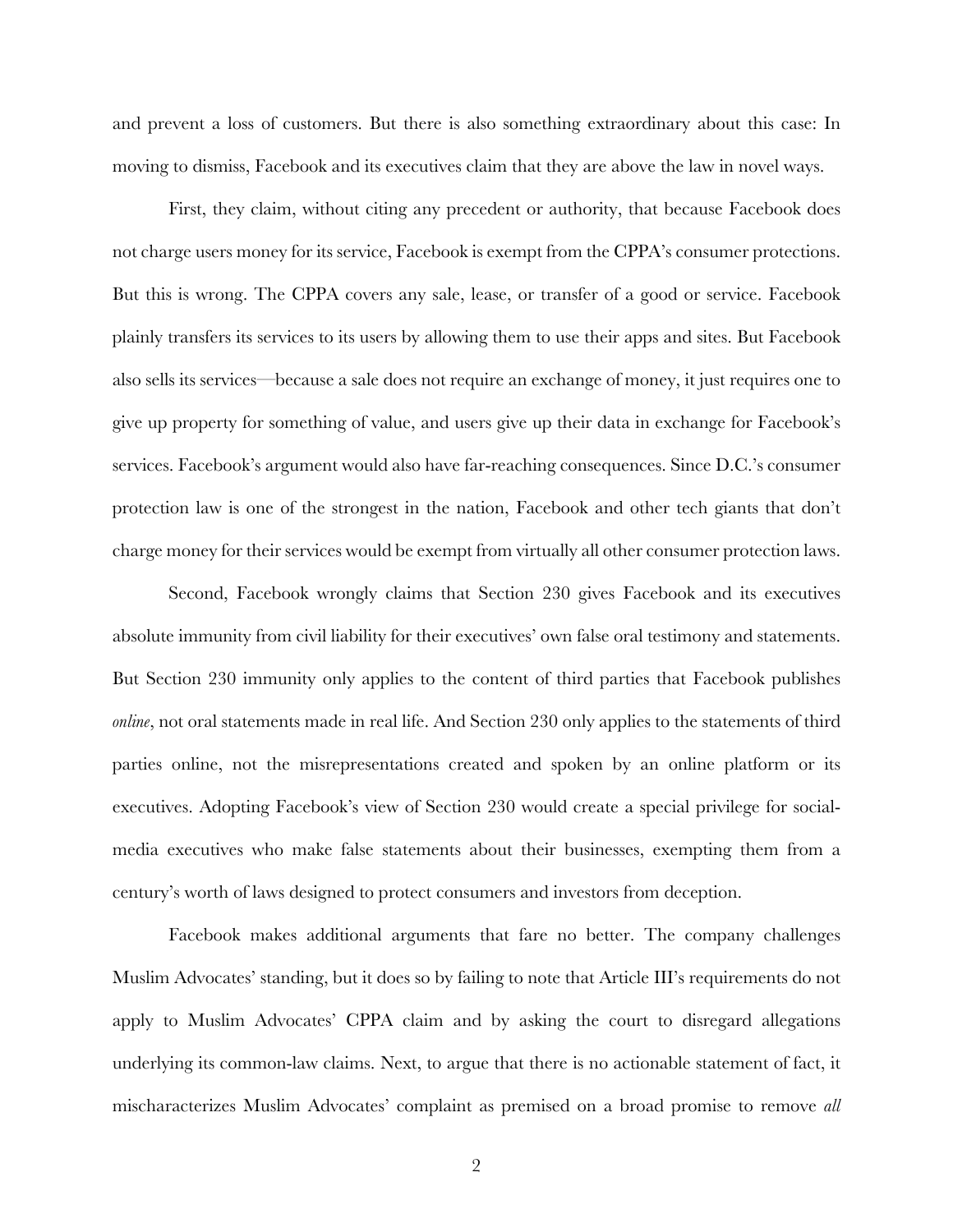improper content. In reality, as explained, Muslim Advocates alleges that it and the public were misled by Facebook's narrower statement that it removes content that violates its standards when Facebook *learns of it*. Those statements did not merely convey Facebook's "goals," as it claims, but represented how Facebook operates its service. Finally, Facebook argues that Muslim Advocates cannot have "reasonably relied" on Facebook's statements for purposes of its common law claims. But this argument is contrary to the allegations of the complaint and, bizarrely, asks this Court to accept that nonprofits like Muslim Advocates should never assume that Facebook's leaders are telling the truth when the testify in Congress or speak privately with them.

### **FACTUAL BACKGROUND**

### *Facebook's Business Model and Community Standards.*

Facebook is the world's most heavily used social networking website.<sup>1</sup> With 200 million users in the United States and nearly three billion users worldwide, some 36% of all human beings use Facebook. Amend. Compl. ("AC") ¶ 10. Facebook's main apps—Facebook, Instagram, Messenger, and WhatsApp—allow billions of people to communicate with each other. *Id.* ¶¶ 11– 17. Instead of charging its users money for its services, Facebook requires its users to be monitored and give Facebook their personal data. *Id.*  $\P$  19–21. Facebook and advertisers, in turn, use this data to target users with paid ads. *Id.* ¶ 22. Facebook makes nearly all its revenue when advertisers pay it to show their ads to people when they use Facebook. *Id.* ¶ 23. It's a profitable business: In 2020, Facebook earned \$86 billion in revenues and \$29 billion in profit. *Id.* ¶ 31.

At the heart of Facebook's business is a paradox. The more time people spend on Facebook's apps the more money it makes, and incendiary content—including anti-Muslim hate speech and groups—causes users to spend more time on Facebook. *Id.* ¶¶ 27–29, 46. But the public

<sup>&</sup>lt;sup>1</sup> All references to "Facebook" in this opposition include the individual Defendants, Mark Zuckerberg, Sheryl K. Sandberg, Joel Kaplan, and Kevin Martin, unless otherwise specified.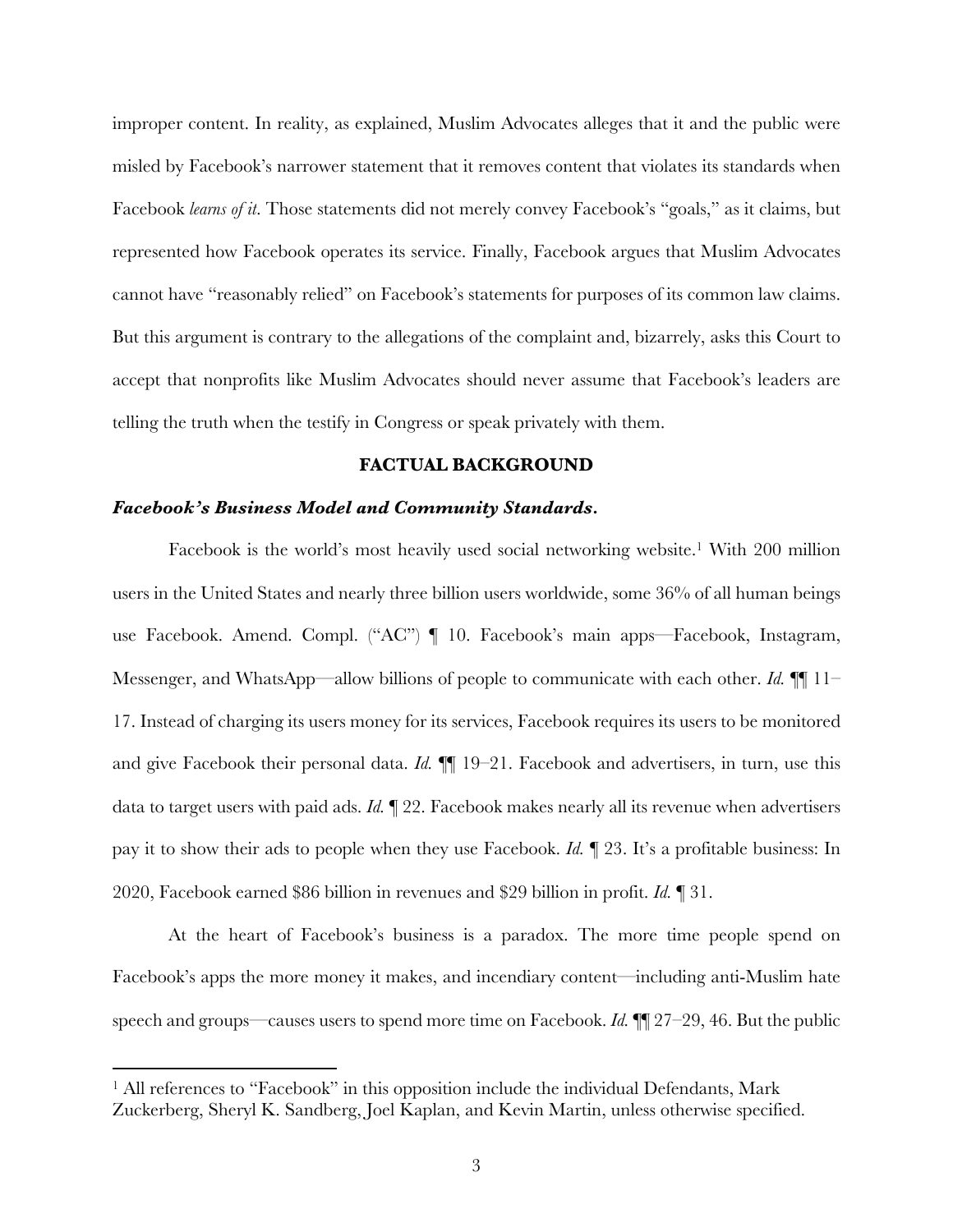perception that Facebook tolerates this harmful content could harm its bottom line by driving away users and advertisers and exposing it to greater regulation. *Id.* ¶¶ 29–30, 46.

To avoid this paradox, Facebook has adopted "Community Standards" that identify with great specificity the types of content that users are not allowed to post on Facebook's apps. This includes content such as "hate speech," "violence and incitement," "dangerous individuals and organizations," and "bullying and harassment." *Id.* ¶¶ 38–45. These definitions are given sharp edges. For example, Facebook defines hate speech as "a direct attack against people" based on a "protected characteristic" such as religion, "including dehumanizing speech, harmful stereotypes, statements of inferiority, expressions of contempt, disgust or dismissal," which includes comparing a religious group to "[f]ilth, bacteria, disease and feces." *Id.* ¶ 39. It further defines dangerous organizations as those that "proclaim a violent mission or are engaged in violence." *Id.* ¶ 42. Facebook encourages users to report violations of the Community Standards so that it can remove violating content. *Id.* ¶ 49.

# *Facebook's Misrepresentations About Removing Content That Violates its Community Standards When it Learns of the Content.*

For several years, Facebook and its corporate leadership have engaged in a coordinated campaign to convince users that its products are safe, to increase the use of Facebook, to prevent more government regulation, and to discourage non-profit leaders from calling for boycotts and greater regulation. *Id.* ¶¶ 52–53. To these ends, Facebook's leaders have routinely made false, misleading, and deceptive statements to Congress, its consumers, and civil rights groups like Muslim Advocates: that when Facebook learns of content that violates its Community Standards, policies, or other articulated standards, it removes it. *Id.* **[1**] 53–75. In making these statements, Facebook's leaders were clear that Facebook does not remove all content on Facebook that violates its standards—only content that Facebook identifies or learns about from others. For example: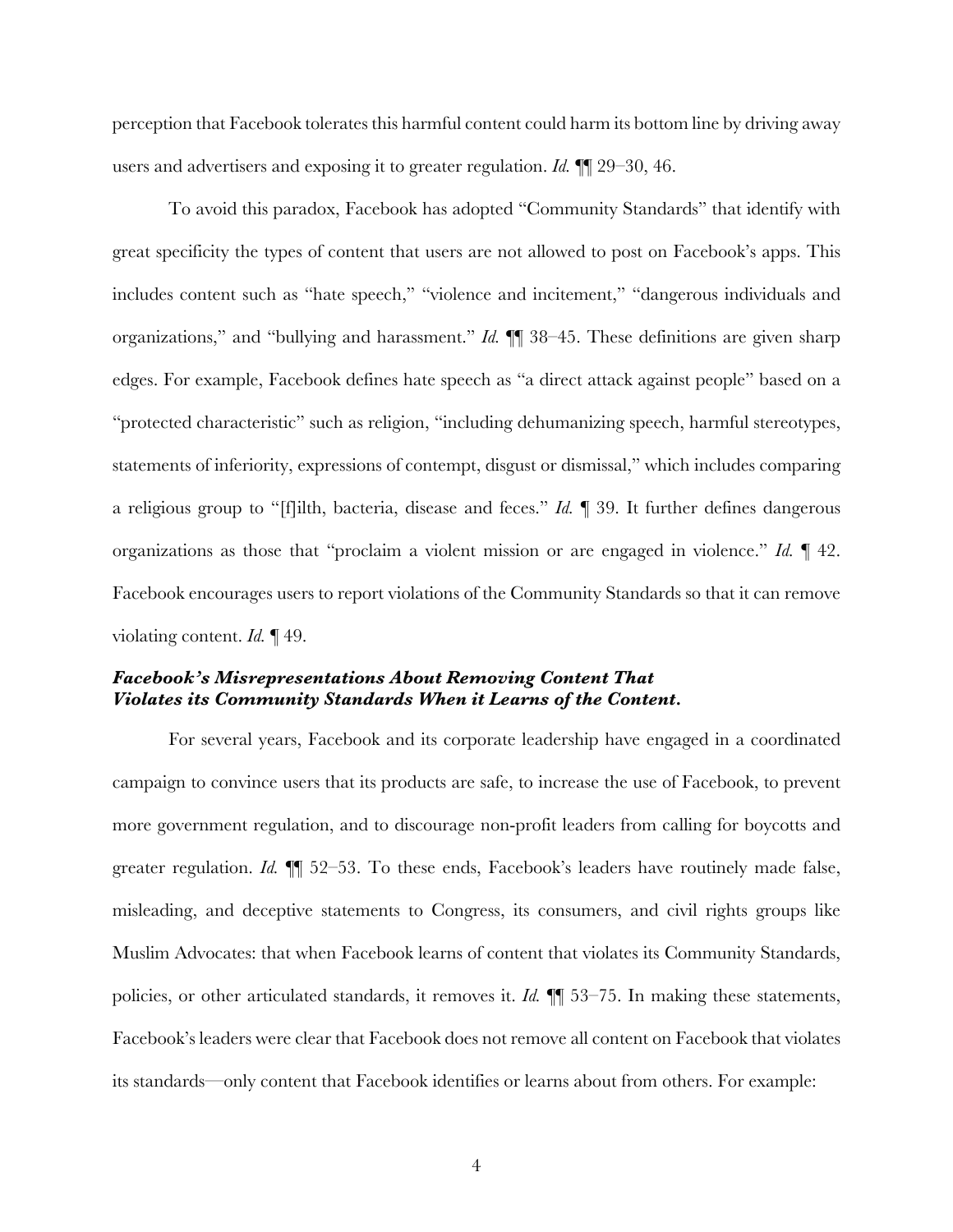- Facebook's CEO Mark Zuckerberg told the Senate Commerce Committee in 2018: "When we find things that violate our Standards, we remove them." *Id.* ¶ 59.
- Facebook's COO Sheryl Sandberg told the Senate Intelligence Committee in 2018: "when we find content that violates our policies, we will take it down." *Id.* ¶ 61.
- Facebook's Head of Cybersecurity Policy Nathaniel Gleicher told the House Intelligence Committee in 2020: "we identify" "[g]roups that promote violence," and "we remove them from the platform *whenever* we see it." *Id.* ¶ 62 (emphasis added).
- Facebook's Head of Global Policy Management Monika Bickert told the Senate Commerce Committee in 2018: "We also remove any content that praises or supports terrorists or their actions whenever we become aware of it," *id.* ¶ 65. And she told the same Committee: "When we find content that violates our standards we remove it." *Id.* ¶ 66.
- Facebook's VP of Public Policy Neil Potts told the House Judiciary Committee in 2019: "When we become aware of [white nationalist] pages we will remove them." *Id.* ¶ 70.

Facebook's leaders repeated the same claim in other congressional testimony, *see id.* ¶¶ 56– 70, which was drafted, approved, and directed by Kevin Martin and Joel Kaplan, two of Facebook's highest ranking public policy officials. *Id.*  $\mathbb{I}$  5–6, 71. They repeated the same claim in their media remarks. *See, e.g.*, *id.* ¶ 77. And they did the same through dozens of meetings and

emails with civil rights groups like Muslim Advocates in which Zuckerberg, Sandberg and Martin all participated. *Id.* ¶¶ 72–76, 79–80. Facebook's leaders courted these civil rights groups because, as Facebook told financial regulators, their criticism could negatively affect its business. *Id.* ¶ 80.

But these statements were false and misleading. Both before and after they were made Facebook had a practice of routinely and affirmatively deciding *not to remove* content that clearly violated Facebook's standards *even when Facebook became aware of it*, especially anti-Muslim content. *Id.* ¶ 96. And Facebook's leaders knew this when they made those statements. *Id.* ¶¶ 90–93.

For example, from 2017 to 2019, Professor Megan Squire routinely reported to Facebook specific, clear violations of its community standards—such as content encouraging people to kill worshipers of Allah, calling Islam a disease, saying death to Islam, groups calling for purging Islam,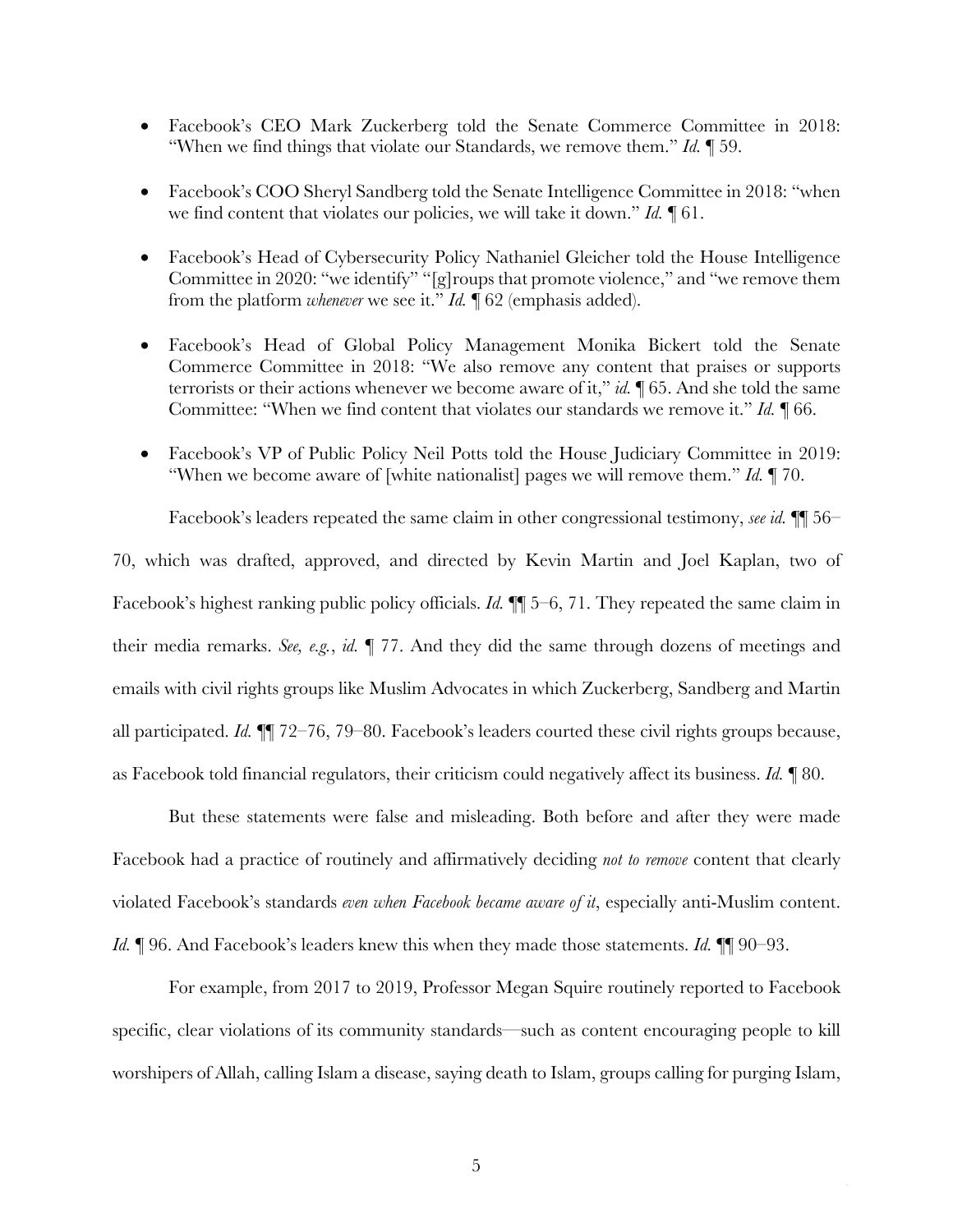a group named "Islam is pure evil," and a group called "Islam is a Cancer"—but Facebook refused to remove that violative content. *Id.* ¶¶ 106–17. In these cases, it is without question that the Community Standards barred the content that Facebook declined to remove. *See id.*; *see also* ¶¶ 39, 42 (setting forth Facebook's standards for hate speech and dangerous organizations).

Likewise, in 2020 after the Tech Transparency Project identified over 100 American white supremacist groups active on Facebook, again Facebook did not remove those hate groups. *Id.* ¶ 128. The same year, Facebook's lawyers, in conducting a civil rights audit, highlighted Facebook's failure to remove anti-Muslim content that violated its standards and found that Facebook's failure to enforce its standards created an atmosphere "where Muslims feel under siege on Facebook." *Id.*  ¶¶ 127, 141. And for years Donald Trump was allowed to routinely flout Facebook's standards without Facebook taking any action to remove posts it knew violated its standards. *Id.* ¶¶ 151–56.

In some cases, Facebook's failure to remove such violative content has turned deadly, like when it refused to remove a call to arms by a militia group—despite 455 user reports flagging the violation—which resulted in the death of two peaceful protesters in Kenosha. *Id.* ¶¶ 147–50.

Shortly after the present complaint was filed the Wall Street Journal reported—based on Facebook's internal documents—that for years Facebook has operated a secret program called "cross check" or "XCheck" in which Facebook has not enforced its community standards or policies against "high profile users," "including celebrities, politicians and journalists." Jeff Horowitz, *Facebook Says Its Rules Apply to All. Company Documents Reveal a Secret Elite That's Exempt*, Wall Street Journal (Sept. 13, 2021), https://perma.cc/A8CH-RFAV. Under this program that "shield[ed] millions of users from the company's normal enforcement process," Facebook would not remove (or take much longer to remove) content that violates its standards, even when Facebook was aware of it, and it would not apply the sanctions it publicly claimed to apply to violators. *Id.* Facebook's 2019 internal review of XCheck observed that its non-enforcement of its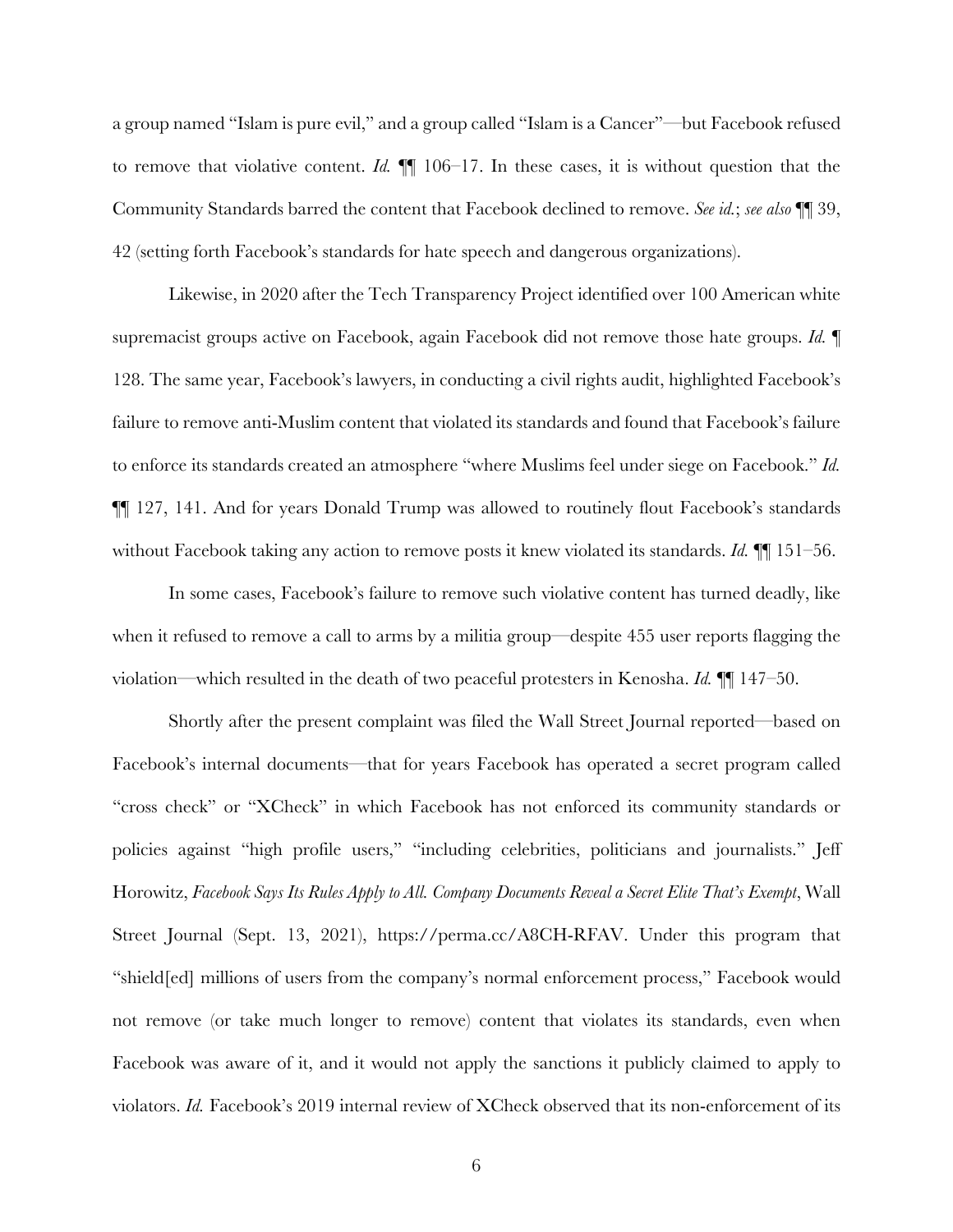standards was "not publicly defensible," because "[w]e're not actually doing what we say we do publicly," and "[u]nlike the rest of our community, these people can violate our standards without any consequences." *Id.* (quoting Facebook's 2019 internal review). Facebook's senior leaders were well aware of the XCheck program. Indeed, in some cases to remove violative content from elite users' accounts required the personal approval of Zuckerberg or Sandberg. *Id.* 

#### **Muslim Advocates' Legal Claims.**

In the complaint, Muslim Advocates alleges that, through the false and misleading statements described above, Facebook and its executives violated the CPPA, including by misrepresenting the same fact that has a tendency to mislead (*i.e*., that Facebook removes content that violates its standards when it learns of it), by misrepresenting that Facebook's services had characteristics, benefits, standards, and qualities it did not have (*i.e.,* that it had the same practice), and failing to state a material fact the failure of which tends to mislead (*i.e*., that Facebook had a practice of *not* removing violative content when it learns of it). *Id.* ¶¶ 186–92. Muslim Advocates also alleges that the Defendants committed common law fraud and negligent misrepresentation by making the same misrepresentations. *Id.* ¶¶ 199–213.

#### **ARGUMENT**

#### **I. Muslim Advocates has standing to bring all of its claims.**

# **A. Muslim Advocates has standing to sue under the CPPA, because it is a public interest organization as defined by the CPPA.**

D.C. Courts are not "bound by the requirements of Article III." *D.C. v. Walters*, 319 A.2d 332, 338 (D.C. 1974). While D.C. Courts usually follow Article III as a prudential matter, the D.C. Council can abrogate that limitation. *See Grayson v. AT&T Corp.*, 15 A.3d 219, 259 (D.C. 2011). In 2012, the Council did that for certain nonprofits to sue under the CPPA. Under D.C. Code § 28-  $3905(k)(1)(D)$ , an entity that satisfies a three-part test may sue even without Article III standing: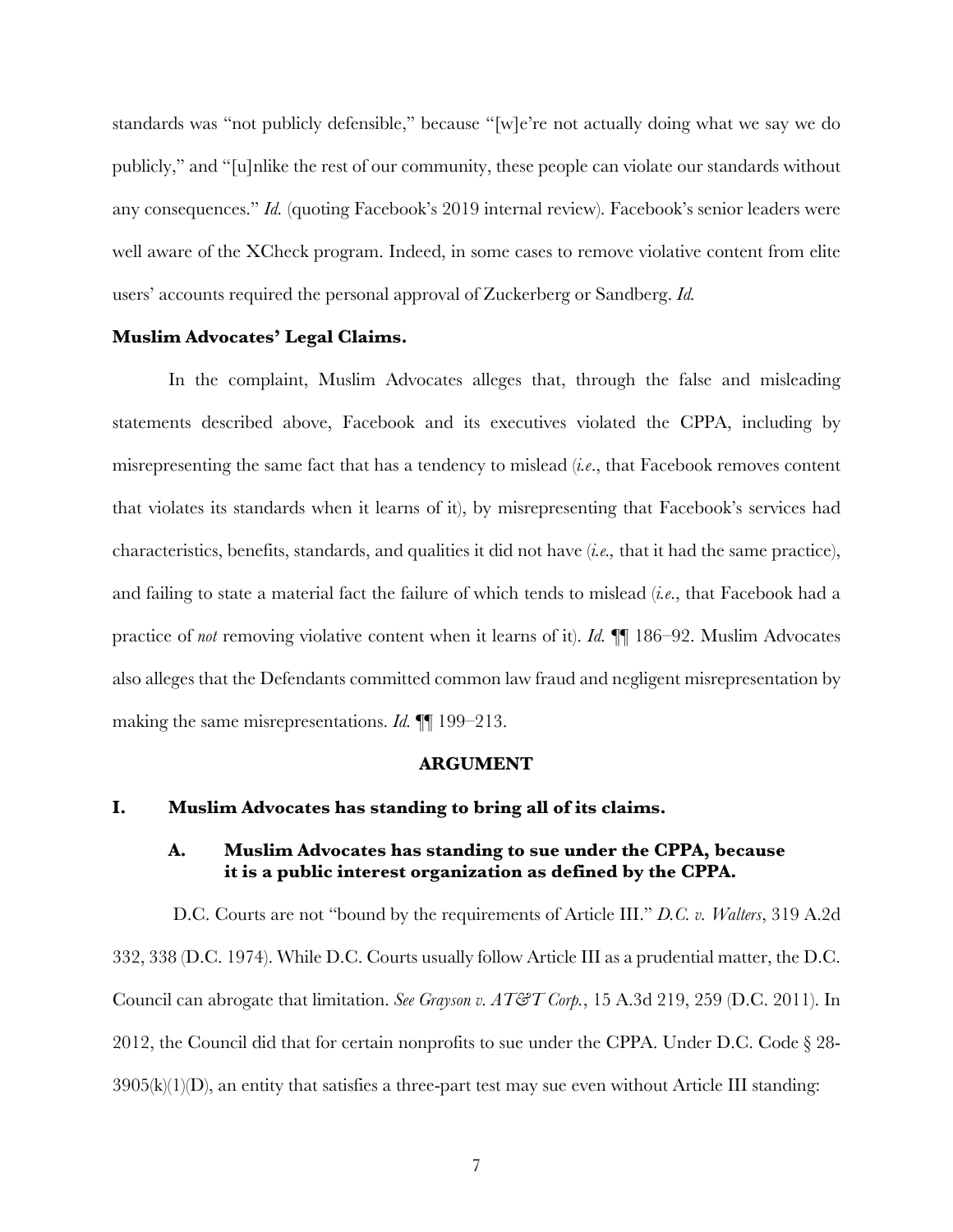(1) it must be a public interest organization, D.C. Code § 28-3905(k)(1)(D)(i); (2) it must identify "a consumer or a class of consumers" that could bring suit in their own right, *id.*; and (3) it must have a "sufficient nexus" to those consumers' interests "to adequately" represent them, *id.*  $\S$  (k)(1)(D)(ii).

#### *Animal Legal Def. Fund v. Hormel Foods Corp.*, 258 A.3d 174, 185 (D.C. 2021).

Muslim Advocates easily meets these three requirements. First, it is a "public interest organization," which is defined by the CPPA to mean "a nonprofit organization that is organized and operating, in whole or in part, for the purpose of promoting interests or rights of consumers." D.C. Code § 28-3901(a)(15); *see* AC **[[**] 183–84 (alleging that Muslim Advocates is a "public interest" organization").2 An entity qualifies as a "public interest organization" so long as even a "subsidiary" purpose of the group is to assist people in their capacities as consumers. *See Hormel*, 285 A. 2d at 185 ("While ALDF's primary mission is to 'protect the lives and advance the interest of animals,' providing consumers with accurate information about how their meat is sourced is one of its subsidiary purposes."). Muslim Advocates devotes significant resources to ensuring that consumers—"namely, Muslim consumers," AC ¶ 184—can access social media without enduring bias and hate. *See id.* ¶¶ 2, 173, 179.3 This readily demonstrates that Muslim Advocates operates "in part" to "promot[e] [the] interests . . . of consumers." D.C. Code  $\S 28-3901(a)(15)$ .

<sup>2</sup> In stating that "Muslim Advocates does not bring this Count on behalf of a class of consumers or seek to represent a class of consumers," Paragraph 183 was intended to clarify that Muslim Advocates does not seek to certify a Rule 23 class, not to disavow its pursuit of this case on behalf of the *interests* of consumers or a group of them. Indeed, the "public interest organization" standing provision, which Muslim Advocates alleged it satisfies in the prior sentence, applies only when an organization sues on behalf of a consumer or class of consumers. Thus, Muslim Advocates' invocation of  $\S 28-3905(k)(1)(D)$  would have made little sense if it sought to disclaim suing on behalf of the interests of those consumers. In any event, the Declaration of Eric Niang, attached to Muslim Advocates' opposition to Facebook's special motion to dismiss, makes clear that the group seeks to pursue the case on behalf of the interests of consumers. Niang Decl.  $\parallel$  14.<br><sup>3</sup> Although the complaint focuses on Muslim Advocates' work on behalf of consumers of social

media, its consumer-oriented work goes much further. One of its core projects is "Corporate Accountability," which seeks to ensure that corporations pursue "business models [that are] hate free" for the benefit of minority—and, in particular, Muslim—consumers. Muslim Advocates, Key Issue: Corporate Accountability, https://perma.cc/PW3V-FRRX (last visited Nov. 8, 2021).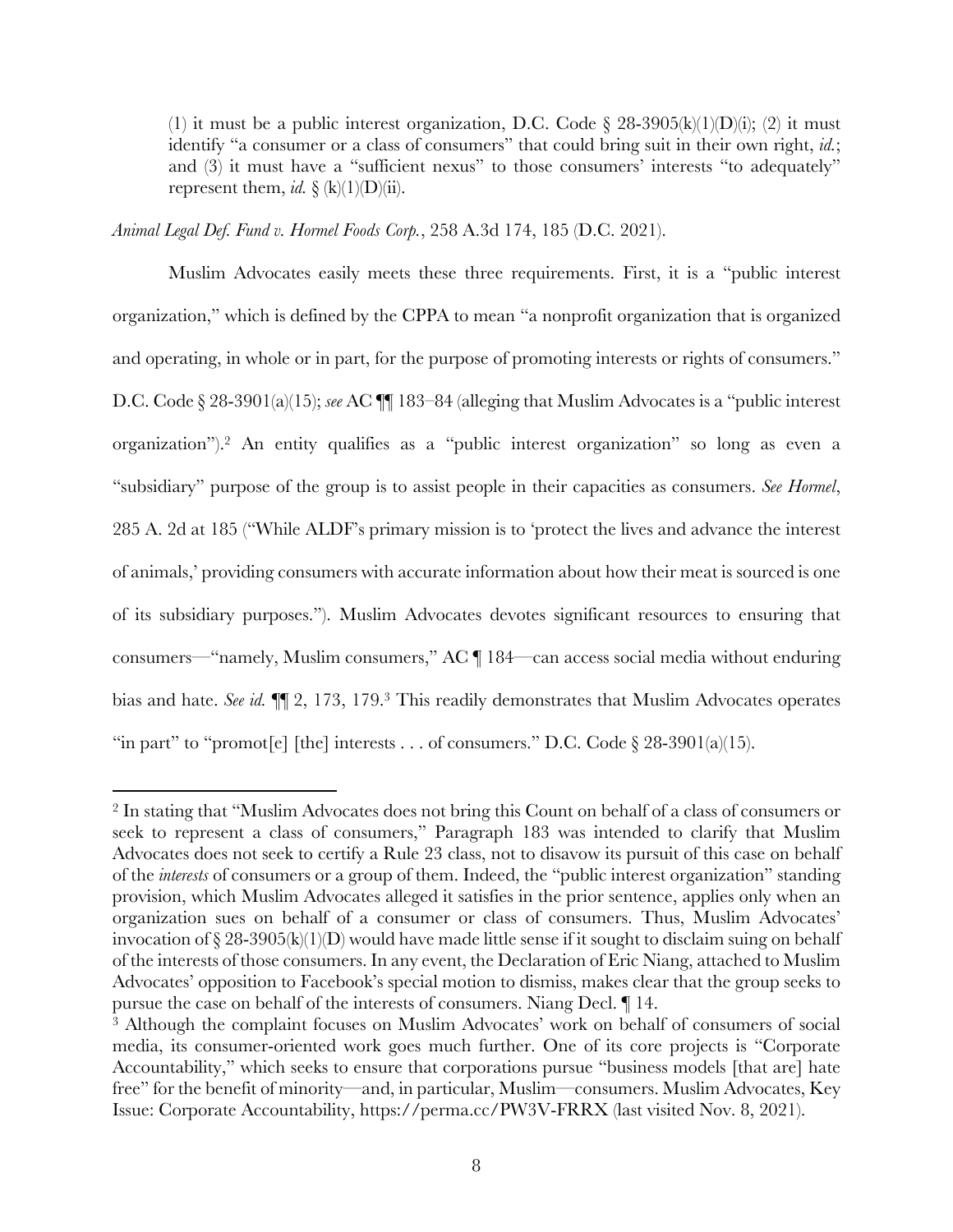Second, an individual consumer could sue under the CPPA for relief from the Defendants' false and misleading statements. While the CPPA only requires that "a consumer could bring an action," *id.*; *see* D.C. Code § 28-3905(k)(1)(D)(i), Muslim Advocates specifically alleges that Facebook misled numerous consumers in D.C.—potentially hundreds of thousands—in violation of the CPPA. AC ¶¶ 190–92. To be sure, the Defendants argue (without merit) that Muslim Advocates has not stated a viable CPPA claim. But those arguments go to the merits, not standing.

Third, Muslim Advocates has a "sufficient nexus" to the interests of consumers misled by Facebook's misrepresentations to adequately represent them. The "nexus" requirement "functions to ensure that an 'organization has a sufficient stake in the action' to pursue 'it with the requisite zeal and concreteness.'" *Hormel*, 258 A.3d at 187. That Muslim Advocates will prosecute this action with "zeal" cannot be doubted. For years it has worked to eradicate hate speech from Facebook's platforms and educate the public on the extent of the problem, all on behalf of the consumers it represents here. *See* AC ¶¶ 2, 175, 179, 207. In its only decision on this type of standing, the Court of Appeals held that a nonprofit met the nexus standard by alleging it "devoted 'substantial' 'resources to counteract the [defendants'] misinformation,'" "educating consumers," and "advocating for stronger standards." *Hormel*, 258 A.3d at 189. The allegations here are no different.

# **B. Because Muslim Advocates has Article III standing, it also has standing to pursue its CPPA claim as a nonprofit organization and has standing to bring its common law claims.**

Even if Muslim Advocates does not qualify as a "public interest organization" it still has standing to sue under the CPPA, D.C. Code  $\S 28-3905(k)(1)(C)$ , because it is a "nonprofit organization," *see* AC ¶ 183 (Muslim Advocates is "not organized or operated for profit"); D.C. Code § 28-3901(a)(15) (defining "nonprofit organization" under the CPPA), and it has Article III standing, as described below. *See Hormel*, 258 A.3d at 182 & n.5 (holding "nonprofit organization" standing requires a showing of Article III standing). And since Muslim Advocates has Article III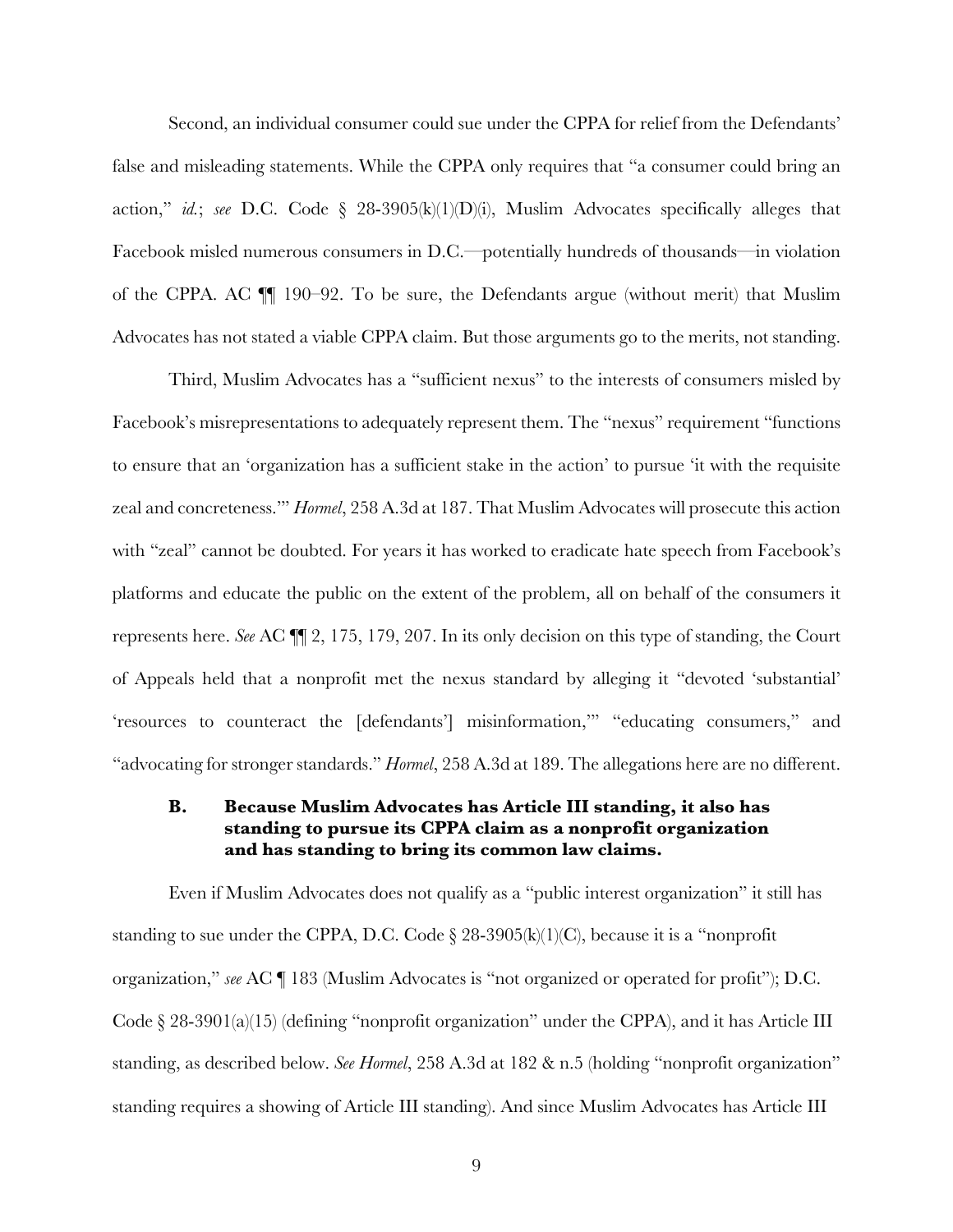standing, it has standing to pursue its common law fraud and negligent misrepresentation claims.

Muslim Advocates amply alleges Article III standing. It alleges that the Defendants' false statements induced it to provide Facebook valuable services that Muslim Advocates otherwise would have withheld. This included harnessing its expertise to give Facebook insight into American Muslim communities; to respond to Facebook's requests for advice on its community standards; and to educate Facebook on how "militias, white nationalists, and other anti-Muslim hate groups proliferat[e] on the platform." AC ¶¶ 166–69. This work consumed hundreds of Muslim Advocates' staff hours, *id.* ¶ 169, and it was, in essence, a free consulting service that Facebook obtained by making its misleading statements.

Muslim Advocates' standing here is thus straightforward: it lost something of value in staff time (injury-in-fact) as a direct result of the Defendants' misleading statements (causation). And the damages that Muslim Advocates seeks, *see* AC at 63, would remedy that injury by compensating Muslim Advocates for its services (redressability).

The Defendants do not dispute that Muslim Advocates alleges an injury in fact by giving Facebook its valuable services for free,<sup>4</sup> and they make no argument challenging redressability.<sup>5</sup> They instead argue that Muslim Advocates' injury is not traceable to the Defendants' statements

<sup>&</sup>lt;sup>4</sup> Nor could they. Courts routinely entertain claims that a plaintiff was fraudulently induced to donate money, *Wilding v. DNC Servs. Corp.*, 941 F.3d 1116, 1127 (11th Cir. 2019); *Dell'Aquila v. LaPierre*, 491 F. Supp. 3d 320, 325 (M.D. Tenn. 2020), often without a standing challenge. *See Illinois, ex rel. Madigan v. Telemarketing Assocs., Inc.*, 538 U.S. 600, 606 (2003). While Muslim Advocates gave labor, not money, its labor has value. *See Ludwig & Robinson, PLLC v. BiotechPharma, LLC*, 186 A.3d 105, 116 (D.C. 2018) (explaining how to measure damages for plaintiff misled into to giving services).

<sup>5</sup> They briefly reference "redressability," but their argument focuses solely on traceability. In any event, money damages for the value of Muslim Advocates' services clearly would redress its injury. *See* AC at 63 (seeking restitution and damages). As it "performed services for which it has not been paid, and through this action it seeks to redress its economic loss directly," it "clearly has standing in the Article III sense." *City of Revere v. Mass. Gen. Hosp*., 463 U.S. 239, 243 (1983). The injury is also "redressable by the award of [CPPA] statutory damages." *Parr v. Ebrahimian*, 70 F. Supp. 3d 123, 136 (D.D.C. 2014); *see* AC at 63 (seeking statutory damages).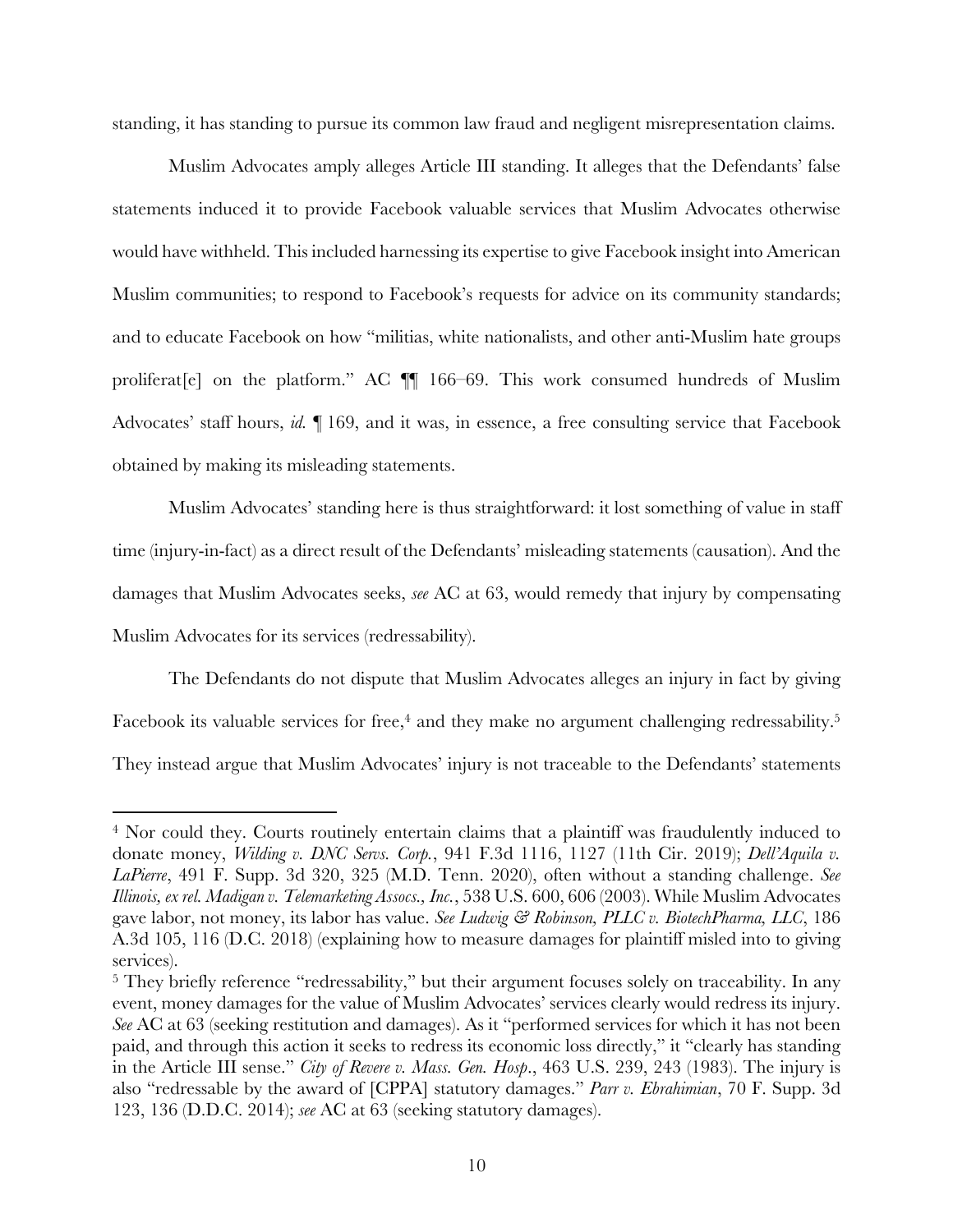because Muslim Advocates gave Facebook the services before and after the misleading statements at issue. Mot. at 9. According to Facebook, this means that Muslim Advocates' services must have been induced by something other than Facebook's statements. But as Facebook acknowledges, Muslim Advocates has alleged that it *continued* to provide services—when it otherwise would have stopped—based on a string of more recent, and repeated, misrepresentations from 2018 to 2020 that are the subject of the complaint in this case. *See* Mot. at 9 (citing AC ¶ 166); *see also* AC ¶ 171.

The complaint explains that "Muslim Advocates continued to provide these services because of Facebook's repeated representations—both in private overtures and in public and highly scrutinized forums such as Congress—about what action Facebook had taken in the past *and would take in the future*," AC ¶ 171 (emphasis added), and gives many examples of post-2018 misrepresentations. *Id.* ¶¶ 56–88. They included assurances from Facebook's COO Sheryl Sandberg that "'We will remove anything that violates our Community Standards," *id.*  $\P$  74 (quoting May 1, 2019 email), and promises about new standards it would enforce—ones Muslim Advocates cares deeply about, such as "'remov[ing] content that encourages people to bring weapons to an event,'" *id.* ¶ 73 (quoting Facebook Public Policy Director's March 26, 2019 email).

Thus, while Muslim Advocates' earliest services may have depended on a willingness to engage irrespective of Facebook's conduct, it has alleged this is not true for services it gave from mid-2018 forward. For those services, each successive misrepresentation allowed Facebook to string Muslim Advocates along even longer—increasing its harms, not obviating them.

In a related argument, Facebook contends that Muslim Advocates cannot demonstrate reliance because Muslim Advocates knew "that Facebook did not remove *all* third-party content." Mot. at 10. This argument is based on a false premise. Muslim Advocates' claims rest on Facebook's assertion that it removes violative content *that is brought to the company's attention*, not "all"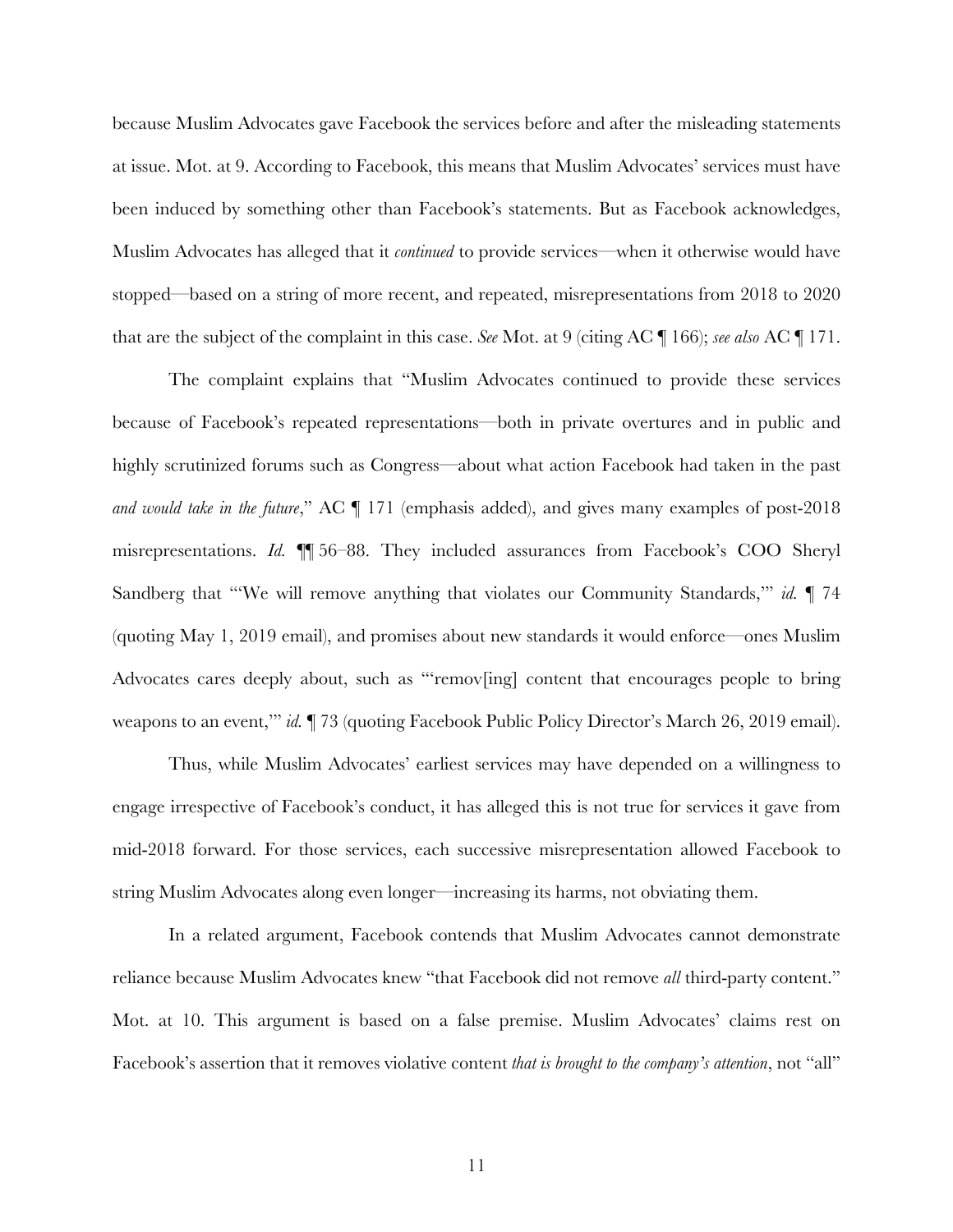content that exists on the platform.6 *See, e.g.*, AC ¶¶ 57–59, 61, 65, 70, 188.

Facebook evidently believes that Muslim Advocates should have known that Facebook's own leaders were not telling the truth (which, bizarrely, assumes that national civil rights leaders must know that Sheryl Sandberg and other Facebook leaders boldly lie to them). But "on a motion to dismiss for want of standing," Muslim Advocates' allegations must be "accept[ed] as true" and construed in its favor. *Grayson*, 15 A.3d at 232. Facebook's motion does no more than urge the Court to disregard those well-pleaded facts demonstrating reliance. Indeed, it would not even be proper to resolve this factual dispute in the pending anti-SLAPP motion. *See Competitive Enter. Inst. v. Mann*, 150 A.3d 1213, 1236 (D.C. 2016) (explaining that factual disputes where a jury could weigh the evidence differently should not be resolved in an anti-SLAPP motion).

### **II. Muslim Advocates sufficiently alleges a claim under the CPPA.**

The CPPA "establishes an enforceable right to truthful information from merchants about consumer goods and services that are or would be purchased, leased, or received in the District of Columbia." D.C. Code § 28-3901(c). To advance this expansive aim, the CPPA makes it unlawful to engage in a wide range of "unfair or deceptive trade practice[s]." D.C. Code § 28-3904, including falsely representing that consumer services have a "benefit" they do not actually have and making any "misrepresent[ation] as to a material fact which has a tendency to mislead." *Id.* §§  $28-3904(b)$ , (e).<sup>7</sup>

<sup>&</sup>lt;sup>6</sup> To the extent Facebook means to contend it is not "plausible" that Muslim Advocates relied on its misrepresentations, this Court should reject this factual argument. *See, e.g.*, *McCall v. D.C. Hous. Auth.*, 126 A.3d 701, 704 (D.C. 2015) (to defeat a motion to dismiss facts must state a claim that is "plausible on its face"). The statements at issue here were made to Congress—in a context where a false statement could lead to criminal prosecution, 18 U.S.C. § 1001—or by top executives of one of the biggest companies in the world directly to Muslim Advocates. It is eminently plausible to rely on those weighty statements. That is confirmed by the declaration of Madihha Ahussain in opposition to the Anti-SLAPP motion, which attests, under penalty of perjury, to such reliance. <sup>7</sup> Facebook's false statements also violate other CPPA prohibitions—including a bar on misleading omissions and misrepresenting the quality of services. D.C. Code §§ 28-3904(a), (f). As a plaintiff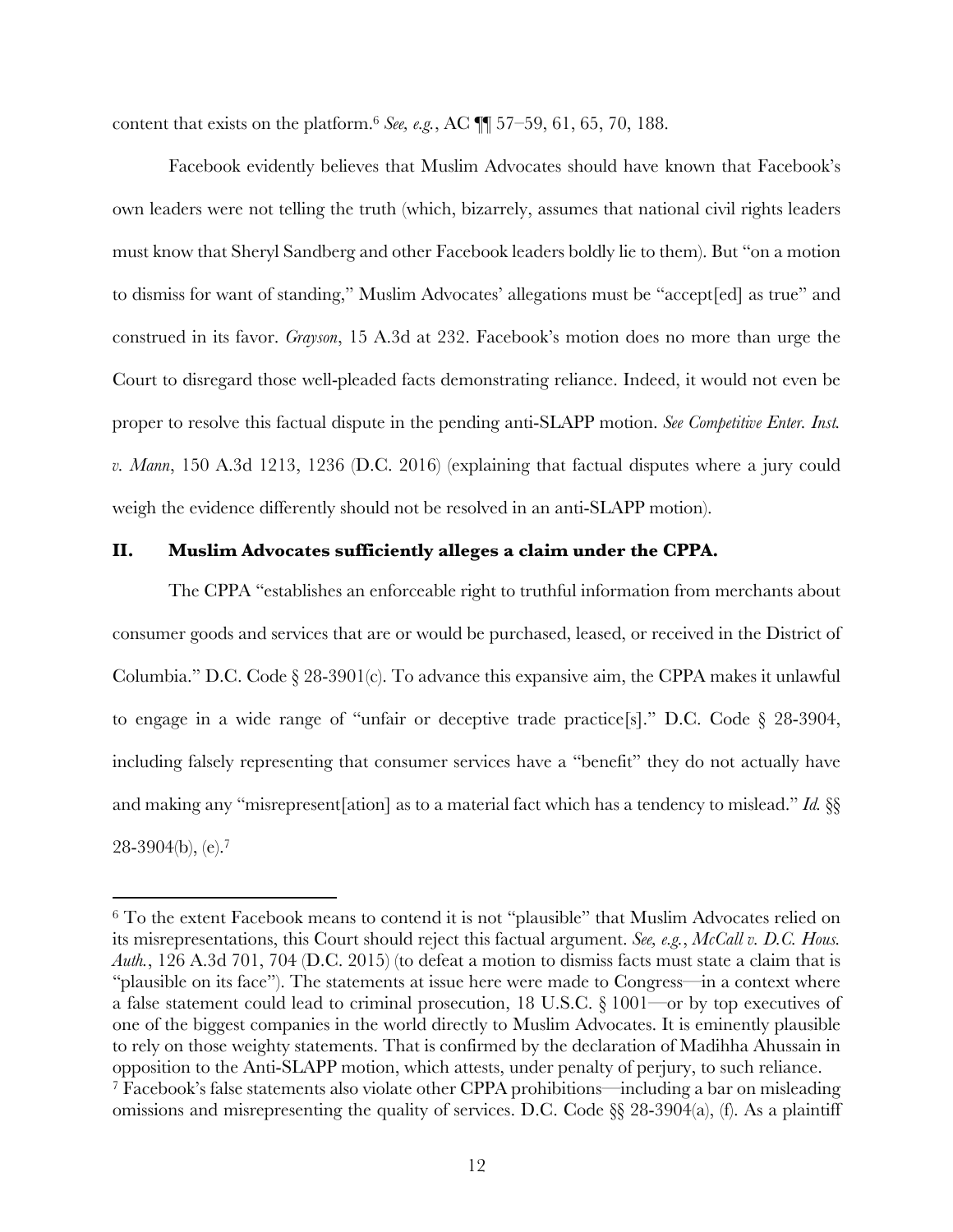Muslim Advocates' claim easily states a violation of these prohibitions. The Defendants falsely portrayed how safe its services are by misrepresenting to consumers how Facebook manages the services it gives them. In particular, its leaders asserted in high-profile Congressional hearings (livestreamed to its users) that Facebook removes certain harmful content from its platform when the company learns of it. As detailed above, *see supra* at 4–6, that falsely portrayed the benefits and costs of a service used by hundreds of thousands of D.C. residents to communicate with friends and family. AC  $\P$  162; D.C. Code  $\S$  28-3901(a)(2), (7) (defining "consumer" and "services" to mean, together, "services of all types" that are "use[d] for personal, household, or family purposes"). They thus misrepresented to consumers that Facebook's services had a "benefit"—an enforced mechanism for removing harmful content—they in practice lacked, D.C. Code § 28-3904(b), as well as made material misrepresentations on what content Facebook removes. *Id.* § 28-3904(e).8

To avoid this straightforward analysis Facebook makes four arguments. But all of them mischaracterize the claims or urge the Court to impose extratextual requirements on CPPA claims.

## **A. Facebook misrepresented its policy.**

Facebook first contends that Muslim Advocates has not alleged that Facebook made a false or misleading statement of fact. Mot. at 16. In making this argument, Facebook does not assert that what it said was true, only that it was not an actionable representation. That is wrong.

As an initial matter, Facebook incorrectly describes Muslim Advocates' claim as being based on Facebook asserting that it removes "all content" that violates the community standards.

only needs to prove a violation of a single provision to establish a defendant's liability, Muslim Advocates does not address these other provisions. And Facebook does not separately attack them. <sup>8</sup> Facebook does not challenge, in either of its motions, that the misrepresentations at issue are "material." Nor could it. A statement is material if a "reasonable person" would be likely to attach significance to it. *Anderson v. Jones*, 606 A.2d 185, 188 (D.C. 1992). Facebook's, Congress's, and the public's frequent attention to Facebook's community standards demonstrates that a reasonable consumer would take into account Facebook's statements about how it enforces those standards.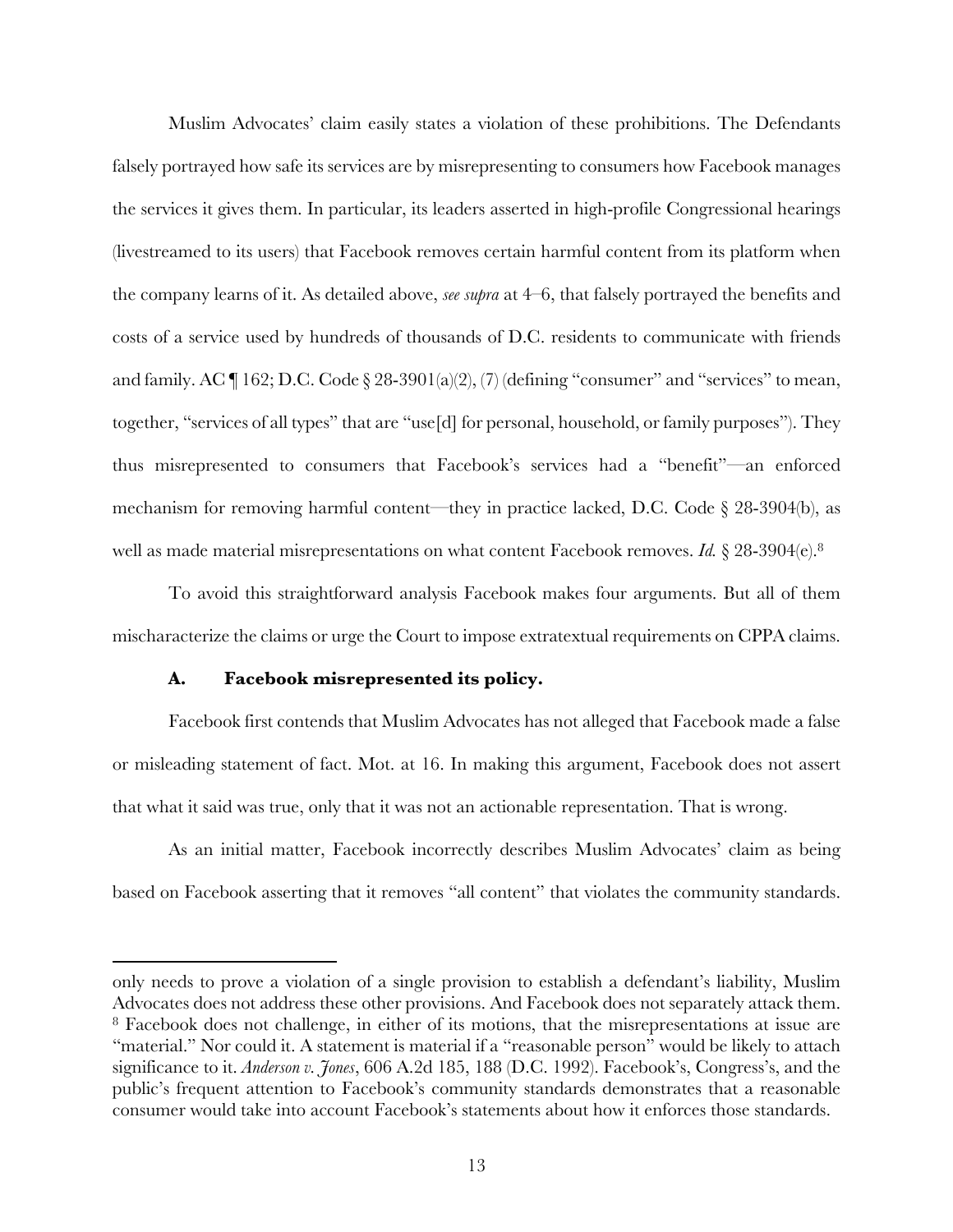But Muslim Advocates' claim is that Facebook misrepresented that it removes non-complaint content *of which it is aware*. As Facebook concedes, the complaint repeatedly references that narrower representation. *See* Mot. at 16–17 (quoting AC ¶¶ 57, 58, 59, 61, 65, 70). And in the cause of action section of the complaint, Muslim Advocates repeats this focus, asserting that Facebook "routinely and reliably decide[s] not to remove all content from Facebook's platform that squarely violates Facebook's Community Standards, policies, and other standards articulated to Congress and privately to Muslim Advocates staff—including, but not limited to, anti-Muslim speech—*when Facebook learns about such content or such content is flagged to Facebook by others.*" AC ¶ 188 (emphasis added).

When Muslim Advocates' claim is properly understood, Facebook's attempt to characterize its statements as discussing a "goal," rather than an actionable representation, falls apart. Mot. at 16. A representation is actionable if, when viewed in the context it was uttered, it communicates an "objective[ly] verifi[able]" statement of fact rather than a "generalized statement of optimism." *Freeland v. Iridium World Commc'ns, Ltd.*, 545 F. Supp. 2d 59, 77 (D.D.C. 2008) (cited with approval in *Ludwig & Robinson, PLLC v. BiotechPharma, LLC*, 186 A.3d 105, 113 n.10 (D.C. 2018)). Here, the Defendants repeatedly and consistently represented that Facebook had an ongoing policy of removing non-compliant content of which it was aware. Unlike a reflection on a "goal" related to the task of reviewing "100 billion pieces of content a day" (*i.e*., all content on the platform), Mot. at 17, the representations underlying Muslim Advocates' claim are statements of fact about how Facebook *in fact* responds to a much smaller (and inherently manageable) volume of content of which it has actual knowledge. Whether Facebook actually followed its purported policy is an "objectively verifiable" fact, not a mere "rosy prediction." *Freeland*, 545 F. Supp. 2d at 77.

The context in which the statements were uttered further confirms that they were representations of fact. *Cf. Sigal Const. Corp. v. Stanbury*, 586 A.2d 1204, 1210 (D.C. 1991) ("considering the entire context of the statements" to determine whether they were actionable).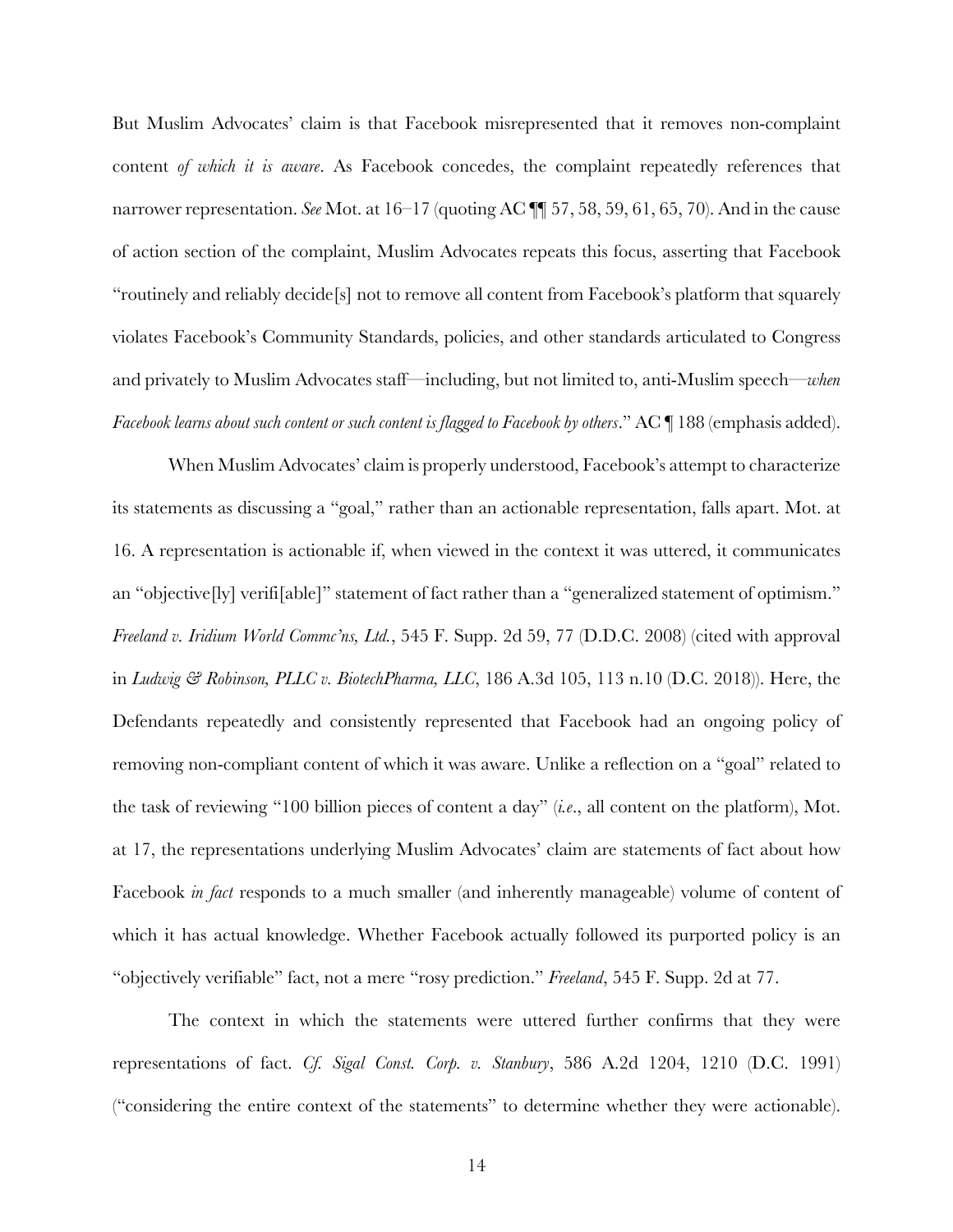Facebook made the representations at issue in response to inquiries from Congress about how it conducts its operations. They were not part of a loose sales pitch where "puffery" is to be expected. And when Facebook repeated these assertions to Muslim Advocates privately, it did so in response to specific complaints on specific postings, thus conveying how it would address Muslim Advocates' concerns, not abstractly conveying its ambitions. If a manufacturer responded to complaints about its product by saying it does not sell any widgets that it knows have a defect, the listening public would understand it to be a statement of fact. Facebook's representations are no different.

Facebook appears to argue that since it sometimes makes "nuanced" determinations, Mot. at 17–18, the statements at issue cannot constitute misrepresentations. But the examples Muslim Advocates has identified that demonstrate Facebook has not been truthful are not close calls. *See supra* at 6. There is, accordingly, no ambiguity about whether Facebook actually removed, or had a policy of removing, violating content of which it was aware: it did not.

For these reasons, Facebook's reliance on *Sibley v. St. Albans School*, 134 A.3d 789 (D.C. 2016), is misplaced. There, the plaintiff asserted that a school's statement on its website—that it "*wants* to ensure that every boy admitted to the School knows he will have the opportunity to attend, regardless of his family's financial situation"—was a "blanket guarantee" the school would offer whatever funding is necessary. *Id.* at 813 (emphasis added). The court held that, "viewed in context"—a fundraising pitch on a website—the school only stated its "goal." *Id.* Facebook's representations bear no resemblance to this statement of ambition. Facebook made *repeated* representations about its claimed policy and how it was already implemented; did not include the caveat about what it "wants" to achieve; and most important, made the representations in direct response to Congress and civil rights groups inquiring how Facebook actually conducts its operations. Those representations, properly contextualized, cannot be understood as mere statements of goals.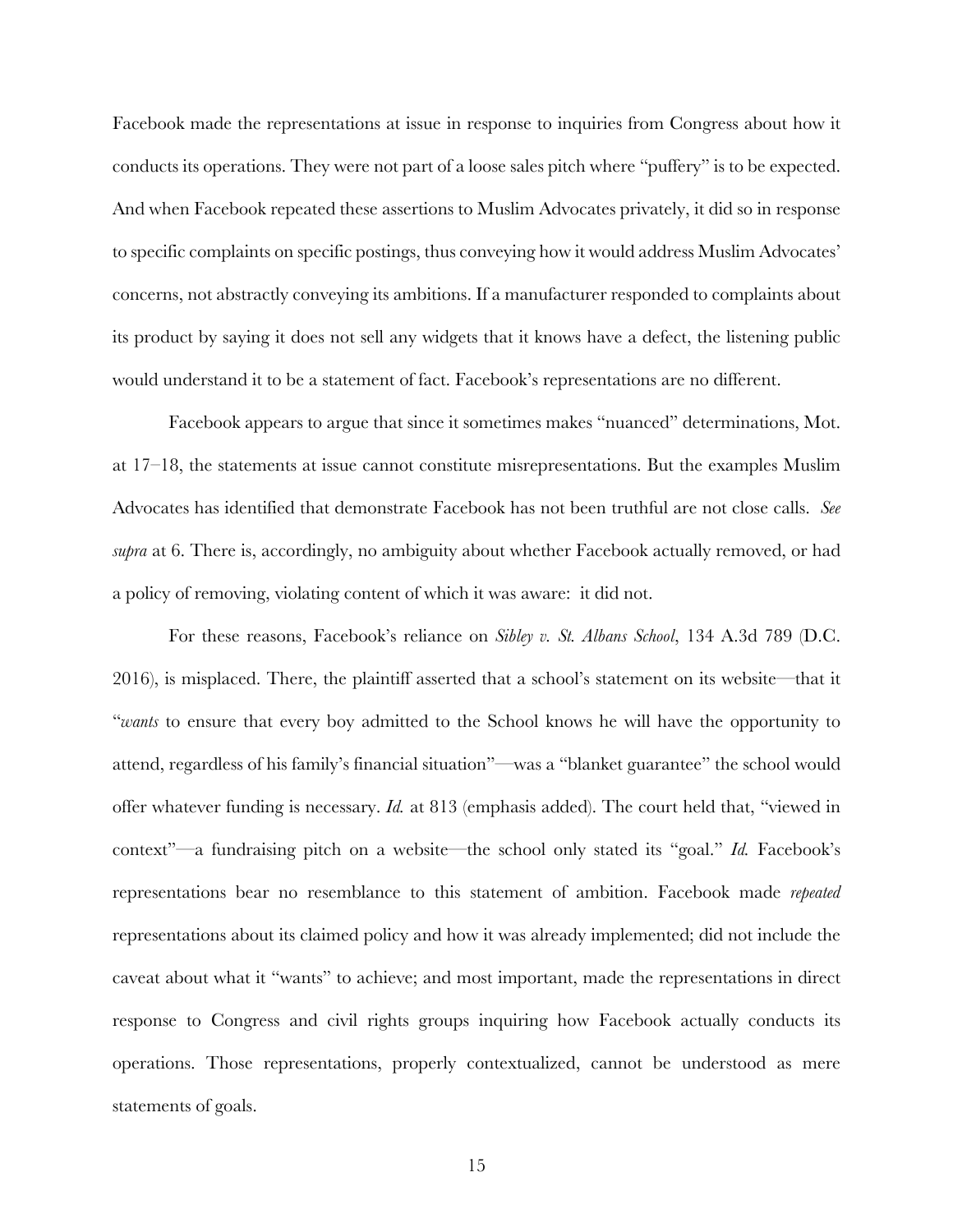## **B. The CPPA does not require claims to arise out of a consumer transaction.**

Facebook next contends that a CPPA claim must arise out of a "consumer transaction . . . analyzed 'in terms of how the practice would be viewed and understood by a reasonable consumer.'" Mot. at 21 (quoting *Pearson v. Chung*, 961 A.2d 1067, 1075 (D.C. 2008)). According to the Defendants, a "reasonable consumer" aware of the statements at issue "would [not] understand them as originating out of a consumer transaction." *Id.*

But the CPPA contains no "consumer transaction" requirement. Nor does case law support an amorphous supplemental standard. *Pearson*, on which Facebook relies, does not use the phrase "consumer transaction," let alone install it as a governing rule of law. When *Pearson* referred to a reasonable consumer's understanding, it was merely construing how an average consumer would understand the meaning of a sign that said "satisfaction guaranteed." 961 A.2d at 1075.

To be sure, the Court of Appeals has used the term "consumer transactions" to characterize some CPPA cases. *See, e.g.*, *Ford v. Chartone, Inc.*, 908 A.2d 72, 81 (D.C. 2006). But it has done so merely to explain that the CPPA covers consumer goods—*i.e*., those used for personal, household, or family purposes, D.C. Code § 28-3901(a)(2)—and not business-to-business commercial dealings, *Ford*, 908 A.2d at 81 (distinguishing a case in which a taxicab operator sued over a gasoline purchase as it was done "in connection with his role as an independent businessman"); *see also, e.g.*, *Indep. Commc'ns Network, Inc. v. MCI Telecommc'ns Corp.*, 657 F. Supp. 785, 787 (D.D.C. 1987) ("[The CPPA] is not intended to supply *merchants* with a private cause of action against other merchants." (emphasis added)). Because the CPPA claim here does not turn on merchant-to-merchant speech, that distinction—which concerns who may sue under the CPPA, D.C. Code  $\S 28{\text -}3905(k)$ —is not relevant here: Muslim Advocates brings this CPPA claim in its capacity as a public interest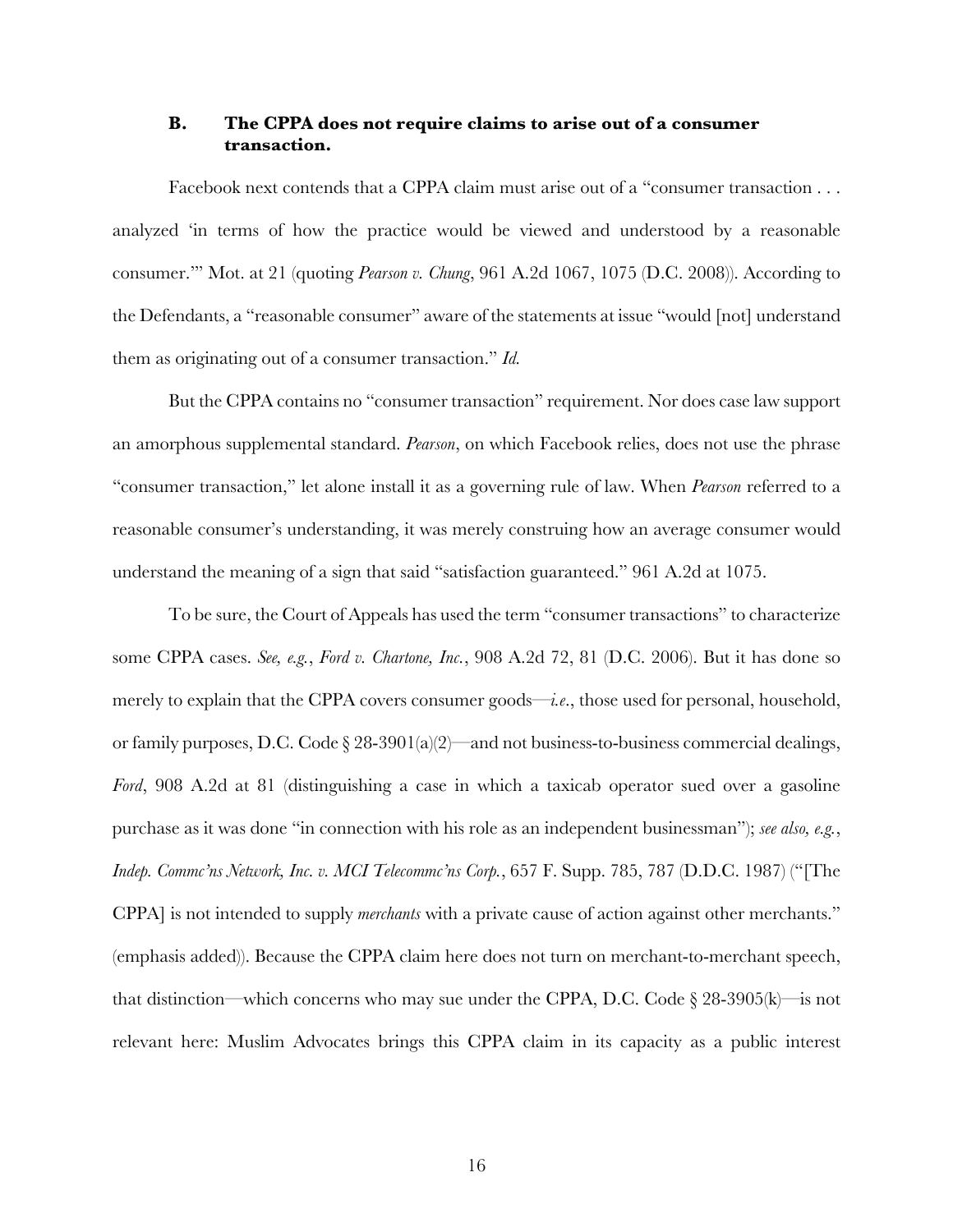organization acting on behalf of ordinary individual consumers, not as a business transacting with Facebook for business purposes. *See supra* at 8–9.

The Defendants further suggest that Muslim Advocates' claim does not arise out of a consumer transaction since there is no evidence that its statements were "directed to consumers." Mot. at 21. But Facebook admits that it intended its Congressional testimony to reach members of the public, which includes users of its product. *See* Anti-SLAPP Mot. at 2. And it is commonly understood that companies testifying in Congress speak not just to the people directly across from them but also to the public and consumers. *See Hoff v. Wiley Rein, LLP*, 110 A.3d 561, 564 (D.C. 2015) (court must draw all reasonable inferences in favor of plaintiff on a motion to dismiss).

## **C. The CPPA applies to businesses that don't charge money for services.**

Facebook next claims that it provides a "free" service to argue that it falls outside the scope of the CPPA. The CPPA applies to "merchants." This term includes anyone "who in the ordinary course of business does or would sell, lease (to), or *transfer, either directly or indirectly . . . services*." D.C. Code  $\S 3901(a)(3)$  (emphasis added). Ignoring the CPPA's plain language, Facebook contends this definition covers only money-for-services businesses. Mot. at 22. This is wrong for several reasons.

First, the term "sale" cannot be limited to "sale for money" under the CPPA. The Council has directed that the Act "be construed and applied liberally to promote its purpose." D.C. Code § 3901(c). The primary definition of to "sell" is "to give up (property) to another for something of value (such as money)." Merriam-Webster Dictionary, *sell*, https://perma.cc/WFS5-TGYC. "Money" is only one example of consideration that can be offered in a sale. Here, users' data is the "something of value." *See* AC ¶ 19. Facebook's argument would, in contrast, construe the CPPA narrowly to exclude many online platforms (such as Twitter and Google)—a large and growing sector of the economy that collect data in exchange for services.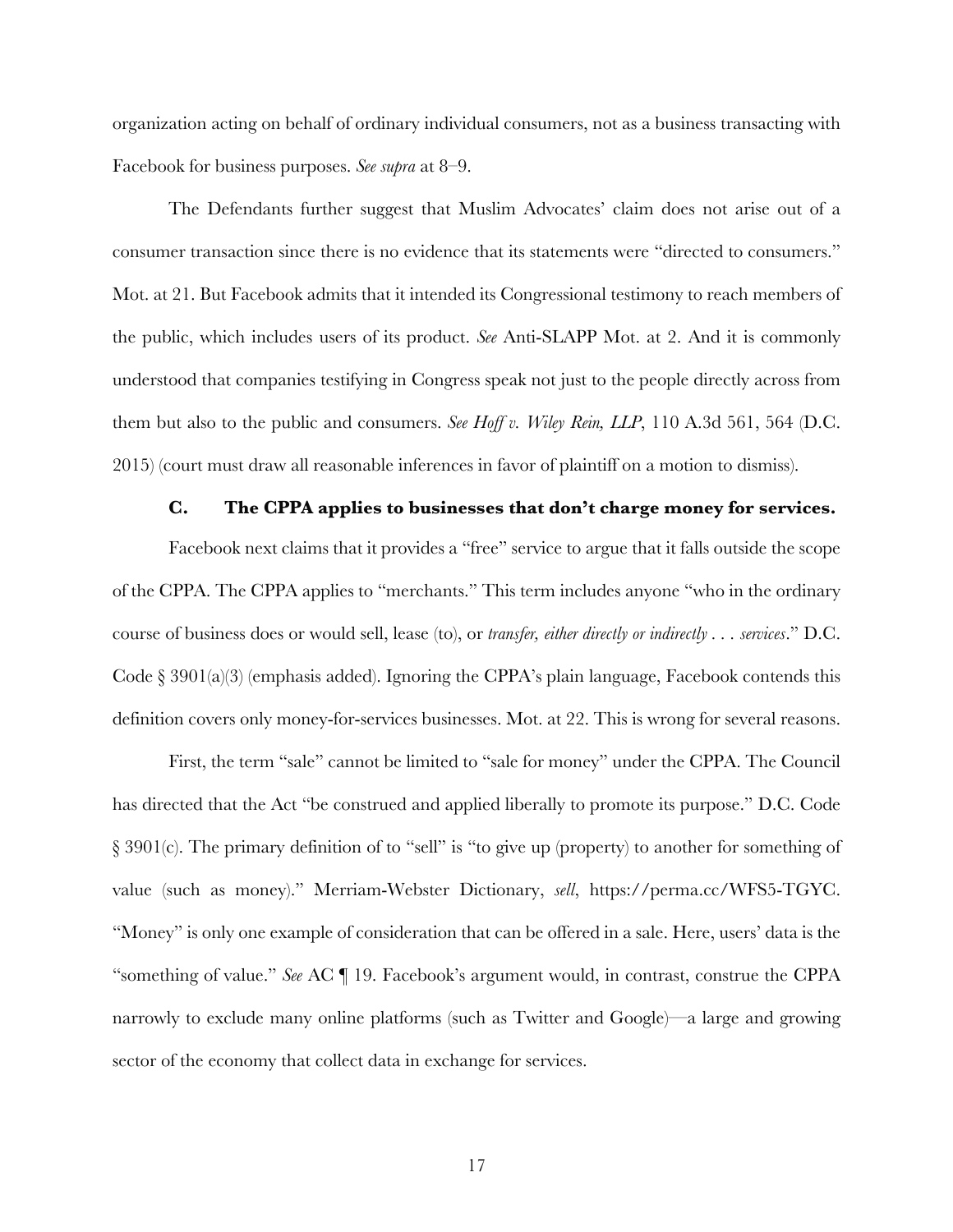Second, irrespective of whether Facebook is engaged in a "sale" of its services, it certainly "transfers" its services to users—providing an independent basis for applying the CPPA. "Transfer," unlike "sale," does not require an exchange. *See* Merriam-Webster Online Dictionary, transfer, https://perma.cc/T4SW-AQCH. Reflecting this, the CPPA's definition of "consumer" to include any person who "purchase[s], lease[s] (as lessee), or *receive[s]* consumer goods or services" aligns with the definition of merchant to include anyone who "sell[s], lease[s], or *transfer[s]*" services. D.C. Code §§ 28-3901(a)(2)(A), (3) (emphasis added). "Receiving," like "transferring," does not necessitate the exchange of money. Plainly, Facebook "transfers" its services to users who log on to the website or download its app, and consumers "receive" Facebook's services when they engage with the platform through Facebook's app or website.

Finally, Facebook argues that Muslim Advocates "does not allege that it is a Facebook user who provided data to Facebook based on the challenged statements." Mot. at 22. That is both factually wrong, *see* AC ¶¶ 183, 198, and irrelevant. Muslim Advocates brings its CPPA claim on behalf of consumers, not itself. And a CPPA claim is actionable "whether or not any consumer is in fact misled, deceived, or damaged" by the challenged trade practices. D.C. Code § 28-3904.

#### **D. The individual Defendants are liable under the CPPA.**

Facebook's final efforts to evade the CPPA apply only to the individual Defendants. Facebook principally argues that because the individual defendants do not "personally sell or supply consumer goods or services," they are not "merchants" who can be held liable under the CPPA. Mot. at 22. Facebook also asserts that Muslim Advocates has not alleged that Defendants Kaplan and Martin participated in any deceptive trade practice. Both arguments are wrong.

*First*, an individual may be held liable under the CPPA. Although the Court of Appeals has explained that CPPA claims may be brought only against "merchants," *see Sundberg v. TTR Realty, LLC*, 109 A.3d 1123, 1130 (D.C. 2015), it has never held that corporate officers who engage in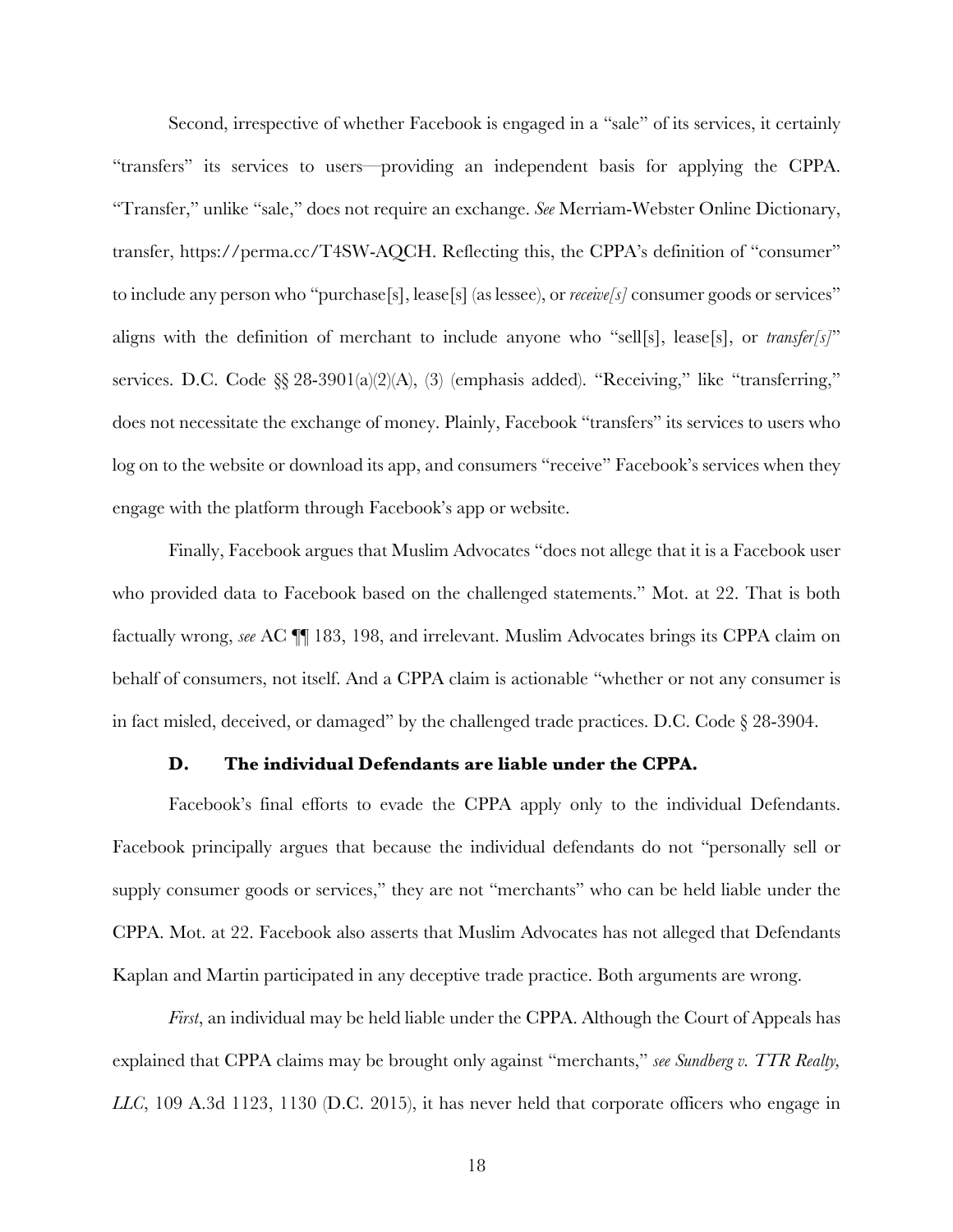conduct similar to that of the defendants here are not "merchants." "Merchant" is defined to include a "person . . . who in the ordinary course of business does or would sell, lease (to), or transfer, either directly or indirectly, consumer goods or services . . . or a person who in the ordinary course of business does or would supply the . . . services." D.C. Code § 28-3901(3). Further, "[p]erson" is defined to include "individual[s]." *Id.* § 28-3901(a). In addition, the CPPA contemplates liability against "respondent[s]" who "may be deemed legally responsible for . . . [a challenged] trade practice." D.C. Code § 28-3901(a)(5). Together, this provides "very clearly . . . that an 'individual' may be held liable for" a violation of the CPPA in which he participates. *Cooper v. First Gov't Mortg. & Invs. Corp.*, 206 F. Supp. 2d 33, 36 (D.D.C. 2002) (denying corporate officer's motion to dismiss). Courts have repeatedly held as much.<sup>9</sup>

*Sundberg v. TTR Realty, LLC*, 109 A.3d 1123 (D.C. 2015), the only case Facebook cites for its contrary view, is beside the point. There, the plaintiffs "acknowledged that [defendant] was not a 'merchant' under the CPPA," so the court only addressed whether non-merchants can be liable for aiding and abetting CPPA violations. *Id.* at 1129. Unlike the individual defendant in *Sundberg* a one-time home seller—here the Defendants are executives who manage the selling, transferring, and promoting of Facebook's services. AC ¶¶ 3–6. At bottom, Facebook's view would bar liability for corporate officers who craft and utter false statements to market a company's product. Once again, its view contravenes the Council's direction to interpret and apply the CPPA liberally.

<sup>9</sup> *See, e.g.*, *Dist. of Columbia v. Student Aid Ctr., Inc.*, 2016 WL 4410867, at \*4 (D.C. Super. Aug. 17, 2016) ("Corporate officers are personally liable when they participate in [or] inspire . . . deceptive trade practices under the CPPA."); *Dist. of Columbia v. CashCall, Inc.*, 2016 WL 4017191, at \*3 (D.C. Super. June 13, 2016) ("It is clear from the D.C. CPPA that individuals may be held liable for CPPA claims committed by a corporation if the individual participated directly in the unlawful trade practice at issue, or had the authority to control, and knowledge of, the practice."); *cf. Howard v. Riggs Nat. Bank*, 432 A.2d 701, 709 (D.C. 1981) ("[A] 'merchant' is not limited to the actual seller of the goods or services complained of.").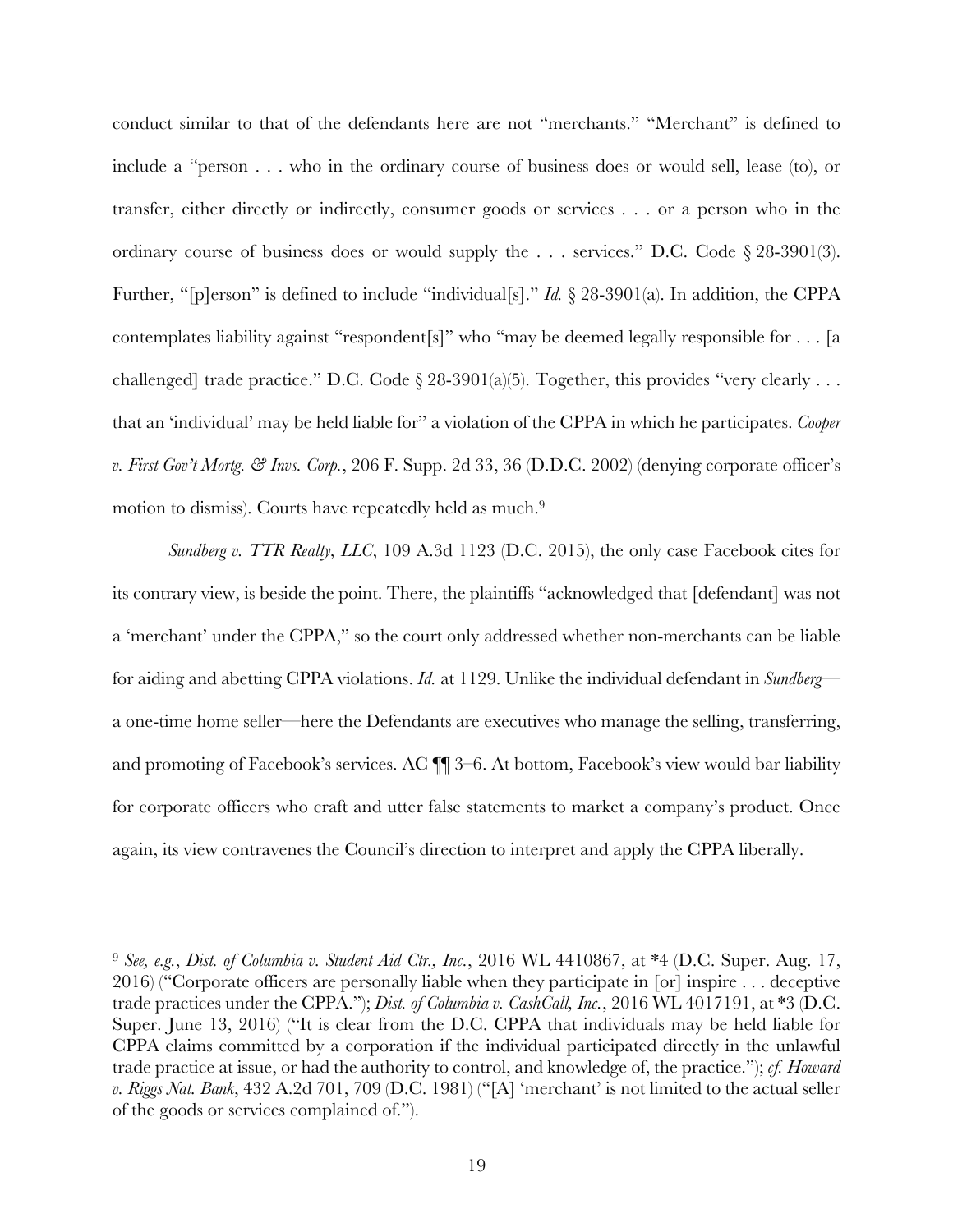*Second*, Muslim Advocates adequately alleges that Martin and Kaplan participated in violations of the CPPA. Facebook concedes that Martin asserted that Facebook does not "allow hate figures or hate groups to have a presence on [the] platform," but contends this statement was not false because he referenced limitations in the ability to proactively detect non-compliant content. Mot. at 19. This again misses the point. The statement was false not because it stated that Facebook can detect and take down *all* content, but because it encompassed an assertion that Facebook does not allow hate speech of which it is aware. None of the context around Martin's assertion changes that.

Kaplan and Martin are both also liable for their roles in drafting and directing the false statements of other Facebook leaders who testified before Congress. Under D.C. law, corporate officers "are individually liable for the torts which they 'commit, participate in, or inspire,' even though the acts are performed in the name of the corporation." *Camacho v. 1440 R.I. Ave. Corp.*, 620 A.2d 242, 246 (D.C. 1993). Facebook calls the allegations about Kaplan and Martin "threadbare." Mot. at 25. But that simply ignores the complaint. Muslim Advocates alleges that these two leaders accompanied key executives to their congressional testimony and helped to draft, approve, and direct the testimony and messaging; that Martin directly communicated with outside groups about hate speech; and that Kaplan is part of a "small inner circle" of executives responsible for decisions about hate speech. AC ¶¶ 5–6, 71, 75, 95, 149, 168. Facebook's argument that the CPPA does not permit aiding and abetting liability is irrelevant, because Muslim Advocates claims Kaplan and Martin directly violated the CPPA and does not assert aiding and abetting liability.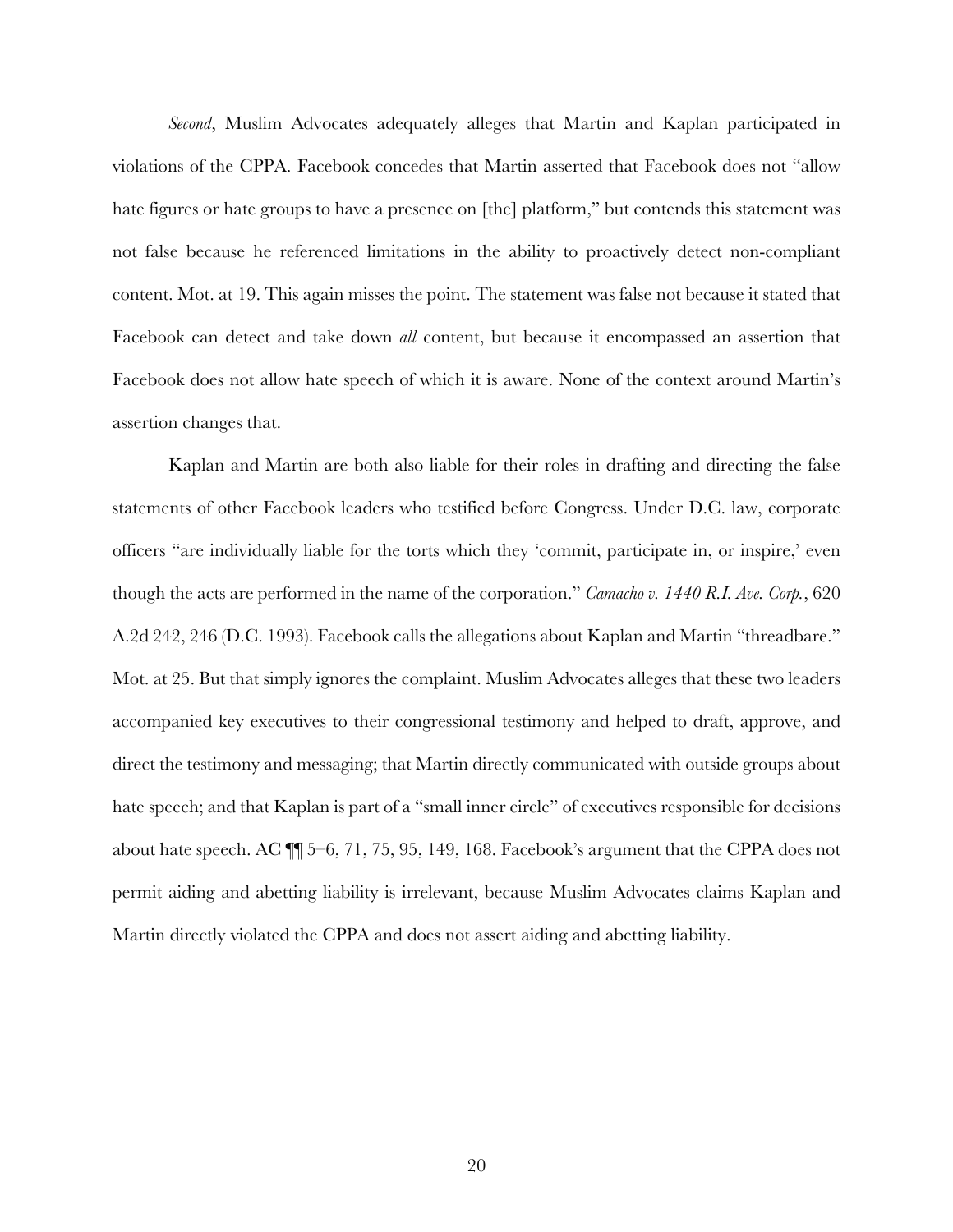#### **III. Plaintiff Sufficiently Pled Fraud and Negligent Misrepresentation Claims**

In seeking to dismiss the common law fraud and negligent misrepresentation claims, Facebook only challenges whether its statements are actionable and whether Muslim Advocates adequately pled reliance. Muslim Advocates already explained why the statements at issue are actionable, *see supra* at 13–15, and it has amply pleaded actual and reasonable reliance as well.

*Actual reliance.* Facebook argues that Muslim Advocates did not allege that the misrepresentations "played a substantial part . . . in influencing [its] decision." Mot. at 22 (quoting *Va. Acad. of Clinical Psychs v. Grp. Hospitalization & Med. Servs., Inc.*, 878 A.2d 1226, 1238 (D.C. 2005)). Actual reliance depends on the subjective experience of the plaintiff. *See* Restatement (Second) of Torts  $\S 537$  cmt. a. The complaint easily satisfies this standard. Muslim Advocates alleges it only gave services to Facebook "recently . . . in reliance" on the false statements challenged in this case. AC ¶ 166; *see also id.* ¶ 206 (Muslim Advocates "continued" to provide services "in response" to the false statements at issue). It further alleges that, but for these misrepresentations, Muslim Advocates would have "tak[en] a more hostile position" to Facebook and "would not have expended its resources and staff time" engaging Facebook. AC ¶¶ 206–07. Together, this adequately alleges that Facebook's representations "played a substantial part" in Muslim Advocates' decision-making. There is no requirement that the representation be the "sole or even the predominant or decisive factor in influencing [] conduct." *Va. Acad.*, 878 A.2d at 1238.

Facebook nonetheless argues that this is inadequate because Muslim Advocates "does not allege that it intended to stop engaging with Facebook before the alleged misrepresentations." Mot. at 23. That is simply wrong. That Muslim Advocates "would not have expended" resources *is* an allegation that it "intended to stop engaging." Moreover, the obvious import of the allegation that Muslim Advocates "continued" to provide services "in response" to false statements, *see* AC ¶ 206, is that, in the absence of those statements, it would have ceased helping Facebook. A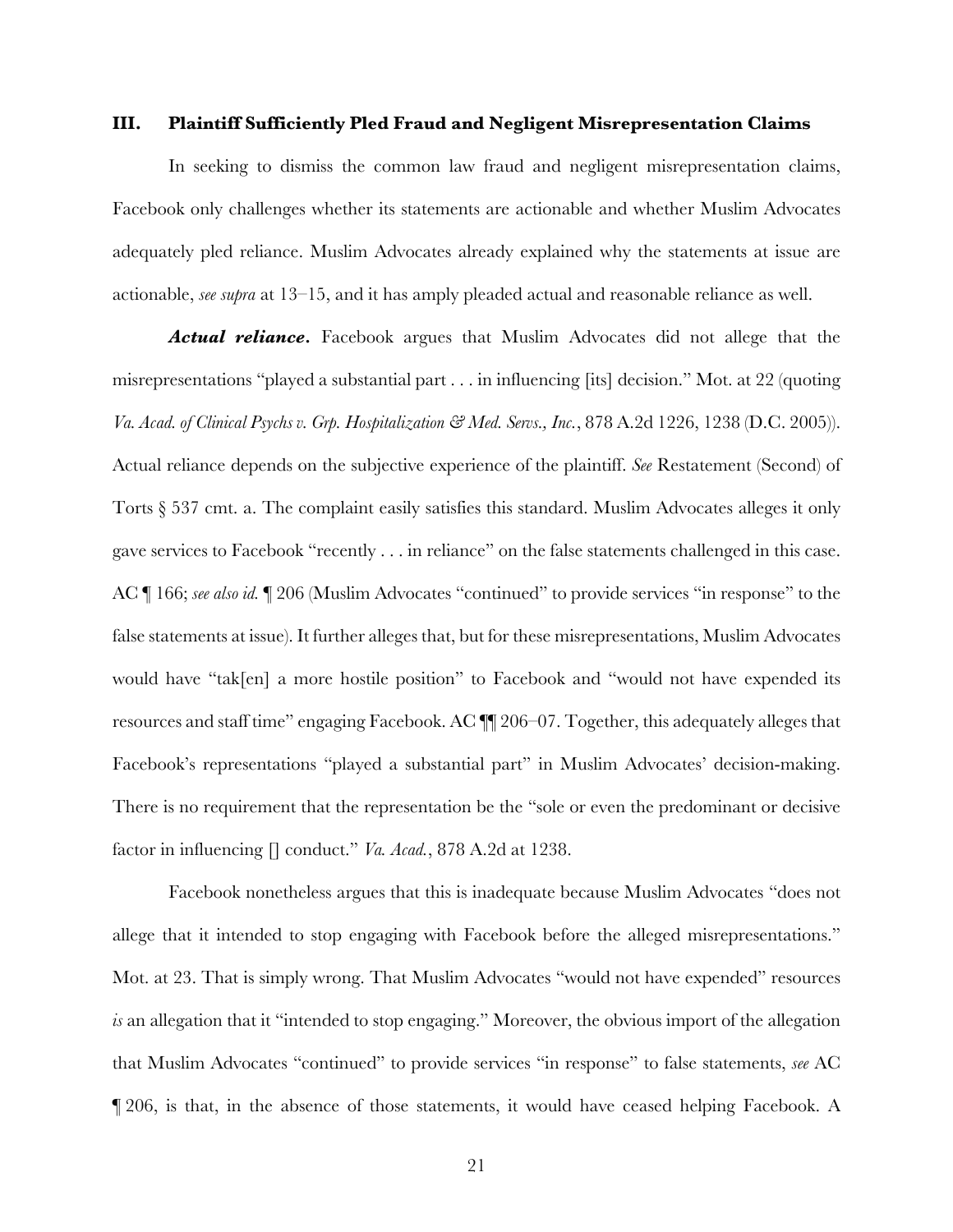complaint must be construed in the light most favorable to the plaintiff. *Oparaugo v. Watts*, 884 A.2d 63, 77 (D.C. 2005). Facebook's argument asks this Court to do the opposite.

Facebook also argues that Muslim Advocates does not adequately allege reliance as the complaint does not assert "its discussions with Facebook changed in any meaningful way after the alleged misrepresentations." Mot. at 23. But there is no rule that a plaintiff must give a new type of services to show reliance; it is enough that Muslim Advocates gave services at all when it otherwise would have stopped, as it now has. *Cf. Ludwig & Robinson*, 186 A.3d at 107, 117 (reversing dismissal of fraud claim where client induced attorney to continue to give services based on the misrepresentation of the existence of a credit line).

*Reasonable reliance.* Facebook's claim that Muslim Advocates has not adequately plead reasonable reliance fails too.<sup>10</sup> Reasonableness is a fact-specific inquiry, evaluated by taking into account all of the circumstances surrounding the claim of fraud, and is therefore "a question of fact, for which disposition by summary judgment"—let alone on a motion to dismiss—"is generally inappropriate." *Cassidy v. Owens*, 533 A.2d 253, 256 (D.C. 1987).

The context in which the Defendants' misrepresentations arose shows why Muslim Advocates' trust of Facebook was reasonable here. Facebook's public pronouncements that it would remove content that violates the community standards when it became aware of it were a response to unprecedented public and regulatory scrutiny on the company. *See, e.g.*, AC ¶ 144. Facebook viewed the stakes as so high that its founder and CEO Mark Zuckerberg personally appeared before Congress for the first time *ever* in April 2018 and several times in an 18-month

<sup>&</sup>lt;sup>10</sup> The Court of Appeals has not held that reasonable reliance is an element of a misrepresentation claim except when a commercial contract negotiated at arms' length is at issue. See Hercules  $\&$  Co. v. Shama Rest. Corp., 613 A.2d 916, 924 (D.C. 1992). In that context, the reasonableness requirement encourages parties to "condition[] [their] agreement on the explicit inclusion of [important] representations in the contract," rather than resort to fraud claims after the fact. Id. at 932. Since no contract is at issue here, reasonable reliance need not be alleged.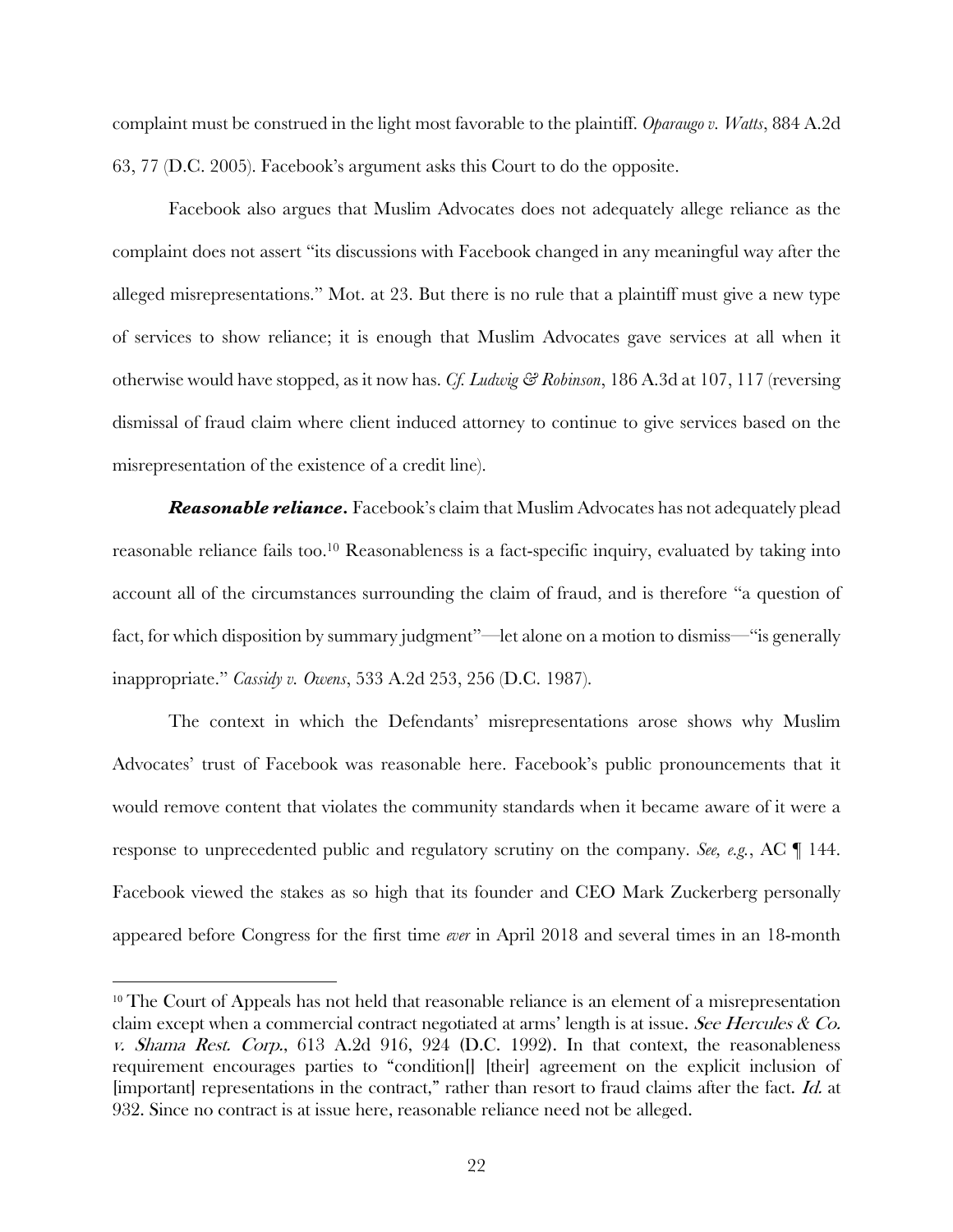period. <sup>11</sup> Prominent Facebook executives found it necessary to dedicate their scarce time to communicating with, and making promises directly to, small civil rights organizations like Muslim Advocates. AC ¶¶ 72–75. Further, Zuckerberg, Sandberg, and others who testified on behalf of Facebook would, as noted above, risk criminal prosecution for false testimony to Congress. *See* 18 U.S.C. § 1001. Against this backdrop, Muslim Advocates, like any reasonable person, was entitled to rely on Facebook's stated commitments. The contrary conclusion that Facebook urges the Court to reach would mean that promises frequently made to Congress—and repeated privately by leading corporate executives—cannot be taken seriously.

Rather than address this context, Facebook argues that Muslim Advocates' reliance on these public and private assurances was unreasonable because Muslim Advocates allegedly "knew that Facebook did not remove all third-party content—without exception—that, in Plaintiff's view, violated the Community Standards." Mot. at 24. Again, this misunderstands the falsehood that drove Muslim Advocates' conduct. Muslim Advocates provided services to improve content moderation—and so understood that Facebook did not remove *all* violative content. What it did not know was that Facebook had a routine practice of not removing non-compliant content *when it learned of it*.

Indeed, in claiming that Muslim Advocates knew of the falsity of the representations at issue, Facebook points to paragraphs 119 and 125 of the complaint. But those paragraphs concern reports made to Facebook in 2017, prior to the statements at issue in this case. Because the statements that occurred in April 2018 or later referred to Facebook's then-existing policy (not the policy in 2017) and also had a future component about what Facebook *would do*, Facebook is wrong

<sup>11</sup> *See* AC ¶¶ 56–58; *Mark Zuckerberg Testimony: Senators Question Facebook's Commitment to Privacy*, N.Y. Times (Apr. 10, 2018) (stating Zuckerberg's April 10, 2018 testimony was his "first appearance before Congress, prompted by the revelation[s] [about] Cambridge Analytica"), https://perma.cc/B9UU-FCZP.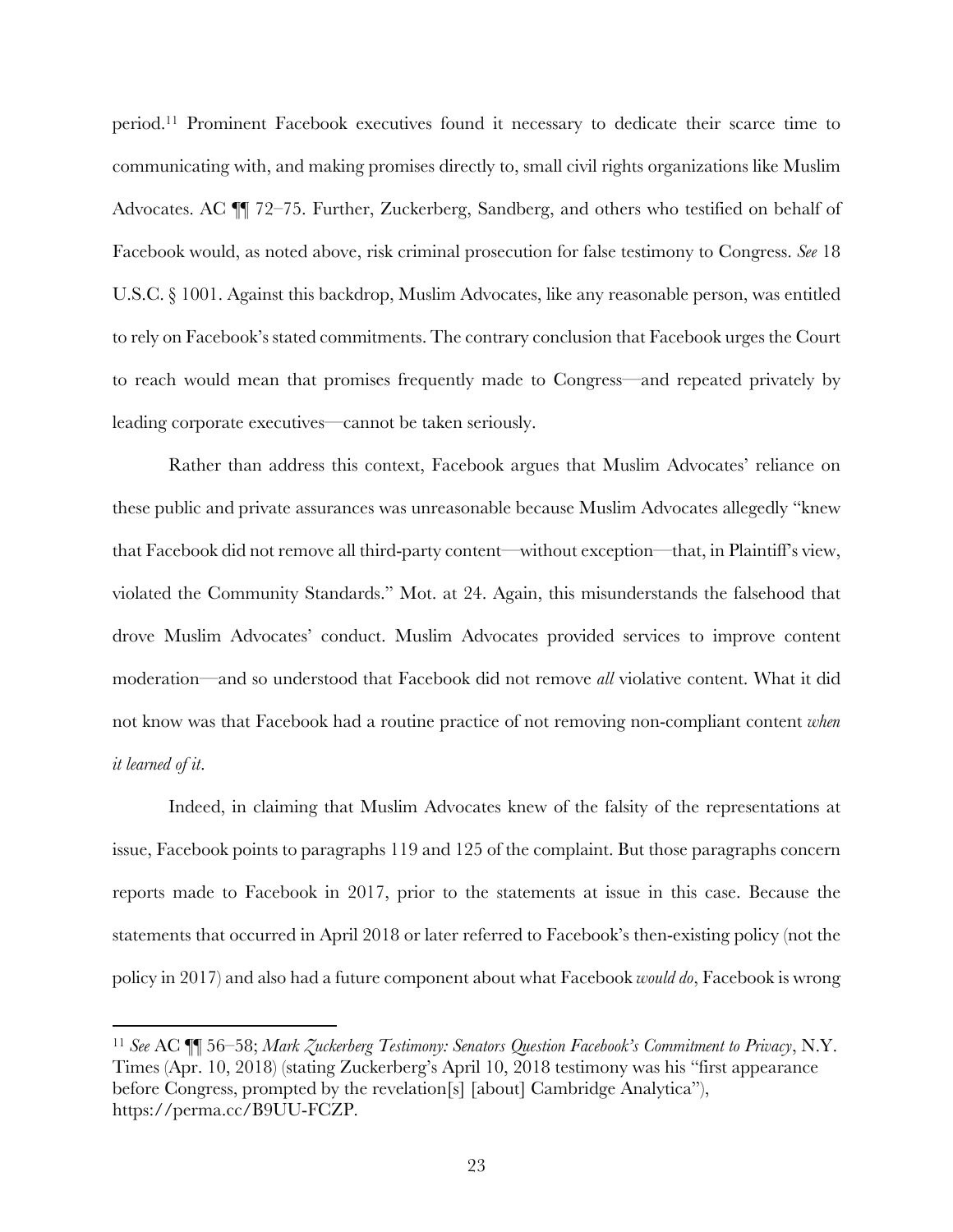that Muslim Advocates knew that the statements in 2018 and later were false. Moreover, even if Muslim Advocates had knowledge of isolated instances of Facebook allowing non-compliant content to remain on the platform, that would not establish that it had knowledge that Facebook in fact has a *practice* of it—and *that* is what this lawsuit concerns.

With controversy swirling, Facebook made representations that conveyed a firm practice of removing violative content when it learned of it. Muslim Advocates did not know that those statements were false, and nothing in the complaint suggests otherwise. Given that those representations were made in front of Congress and privately, by high-up executives, Muslim Advocates reasonably relied on them.

# **IV. The Defendants lack section 230 immunity for the false, oral statements Facebook's executives made offline.**

As Muslim Advocates explains in detail its opposition to the Anti-SLAPP motion (which it incorporates by reference here), the Defendants do not have immunity under 47 U.S.C.  $\S 230(c)(1)$ , as Facebook claims. *See* Opp. to Anti-SLAPP Motion at 18-25.

There are several reasons why the Defendants lack  $\S 230$  immunity. First,  $\S 230$  does not immunize oral statements made offline. And in this case, the vast majority of the false and misleading statements that give rise to liability were the Defendants' own oral statements made in person to Congress and Muslim Advocates. *Id.* at 18-19. Second, as the Defendants created the information that gives rise to liability in this case—*i.e*., the Defendants' statements—the Defendants are "information content providers" and, thus, do not qualify for § 230 immunity. *Id.* at 19-21.

Third, imposing liability here will not treat Facebook as a publisher within the meaning of § 230, because the legal duty at issue has nothing to do with publishing, and instead imposes a duty on corporate leaders not to make misrepresentations to consumers. The Defendants violated that duty by misrepresenting what Facebook's business practices are. And Muslim Advocates seeks to